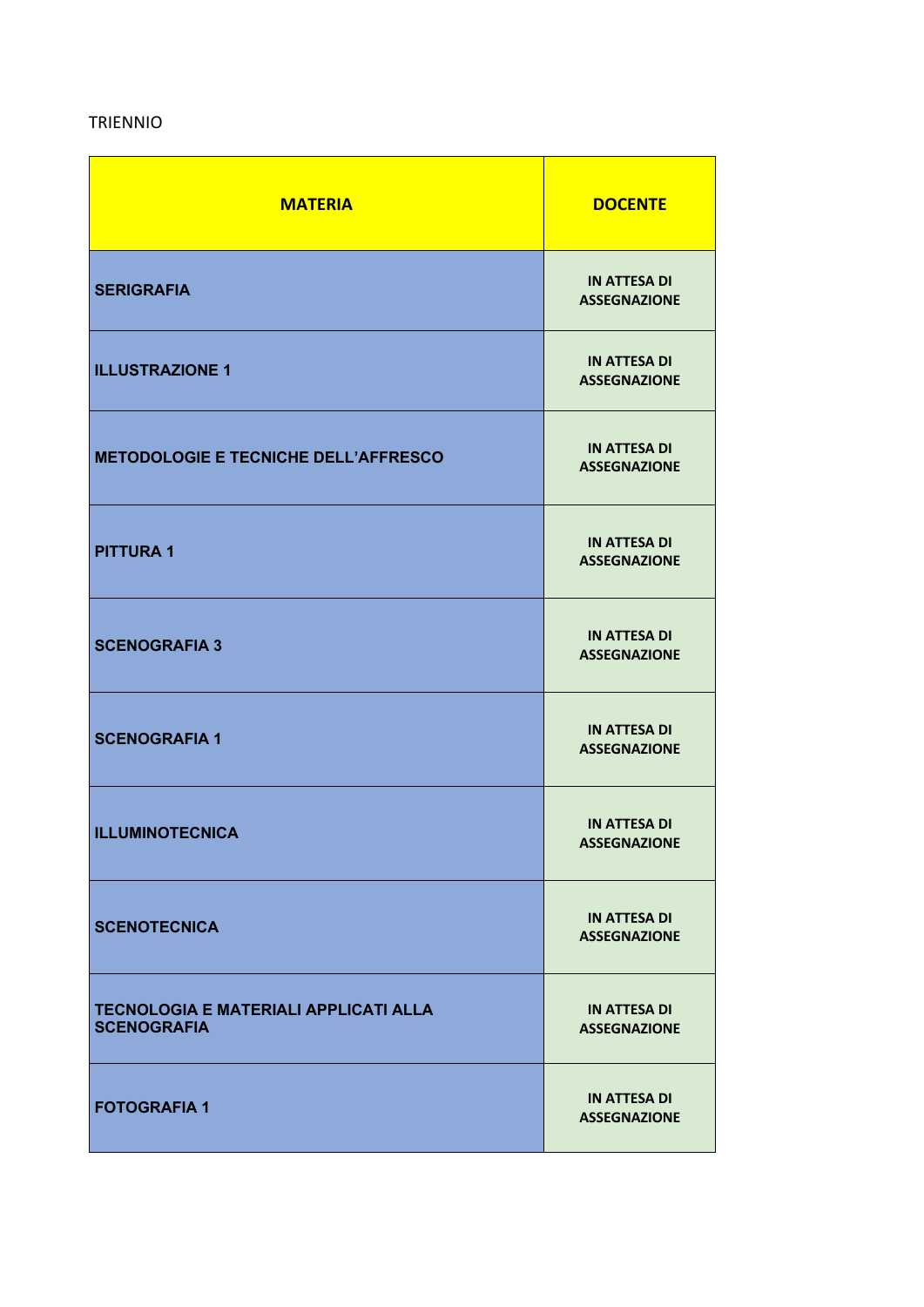| <b>DIREZIONE DELLA FOTOGRAFIA</b>         | <b>IN ATTESA DI</b><br><b>ASSEGNAZIONE</b> |
|-------------------------------------------|--------------------------------------------|
| <b>REGIA1</b>                             | <b>IN ATTESA DI</b><br><b>ASSEGNAZIONE</b> |
| <b>VIDEO EDITING</b>                      | <b>IN ATTESA DI</b><br><b>ASSEGNAZIONE</b> |
| <b>TECNICHE DEI NUOVI MEDIA INTEGRATI</b> | <b>IN ATTESA DI</b><br><b>ASSEGNAZIONE</b> |
| <b>PEDAGOGIA E DIDATTICA DELL'ARTE 1</b>  | <b>IN ATTESA DI</b><br><b>ASSEGNAZIONE</b> |
| <b>PEDAGOGIA E DIDATTICA DELL'ARTE 2</b>  | <b>IN ATTESA DI</b><br><b>ASSEGNAZIONE</b> |
| <b>COMPUTER ART</b>                       | <b>IN ATTESA DI</b><br><b>ASSEGNAZIONE</b> |
| <b>VIDEOGRAFICA</b>                       | <b>IN ATTESA DI</b><br><b>ASSEGNAZIONE</b> |
| <b>TECNOLOGIE E APPLICAZIONI DIGITALI</b> | <b>IN ATTESA DI</b><br><b>ASSEGNAZIONE</b> |
| <b>APPLICAZIONI DIGITALI PER L'ARTE</b>   | <b>IN ATTESA DI</b><br><b>ASSEGNAZIONE</b> |
| <b>TECNICHE PITTORICHE</b>                | <b>ARCURI</b>                              |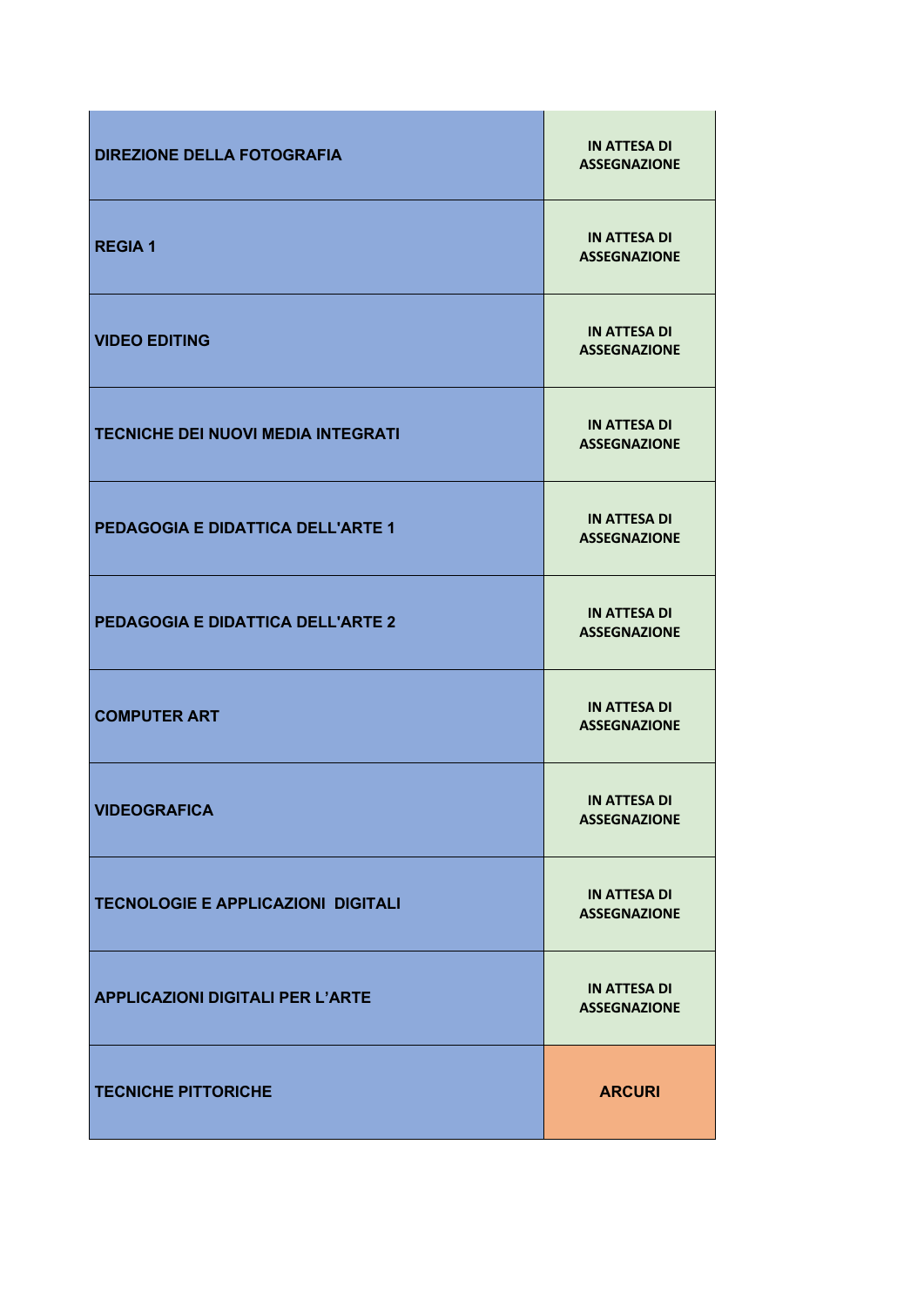| <b>PITTURA 2</b>                              | <b>ARCURI</b>    |
|-----------------------------------------------|------------------|
| <b>GRAPHIC DESIGN 2</b>                       | <b>AZZELLA</b>   |
| <b>GRAPHIC DESIGN 3</b>                       | <b>AZZELLA</b>   |
| <b>DISEGNO</b>                                | <b>BEVACQUA</b>  |
| <b>STORIA DELL'ARTE CONTEMPORANEA 1</b>       | <b>CACCIA</b>    |
| <b>DIDATTICA PER I MUSEI</b>                  | <b>CACCIA</b>    |
| STORIA DELL'ILLUSTRAZIONE E DELLA PUBBLICITA' | <b>CACCIA</b>    |
| <b>ESTETICA</b>                               | <b>CARAMIA</b>   |
| STORIA DELL'ARTE CONTEMPORANEA 2              | <b>CARAMIA</b>   |
| FENOMENOLOGIA DELLE ARTI CONTEMPORANEE        | <b>CARAMIA</b>   |
| <b>TECNICHE DEL MOSAICO</b>                   | <b>CARNEVALE</b> |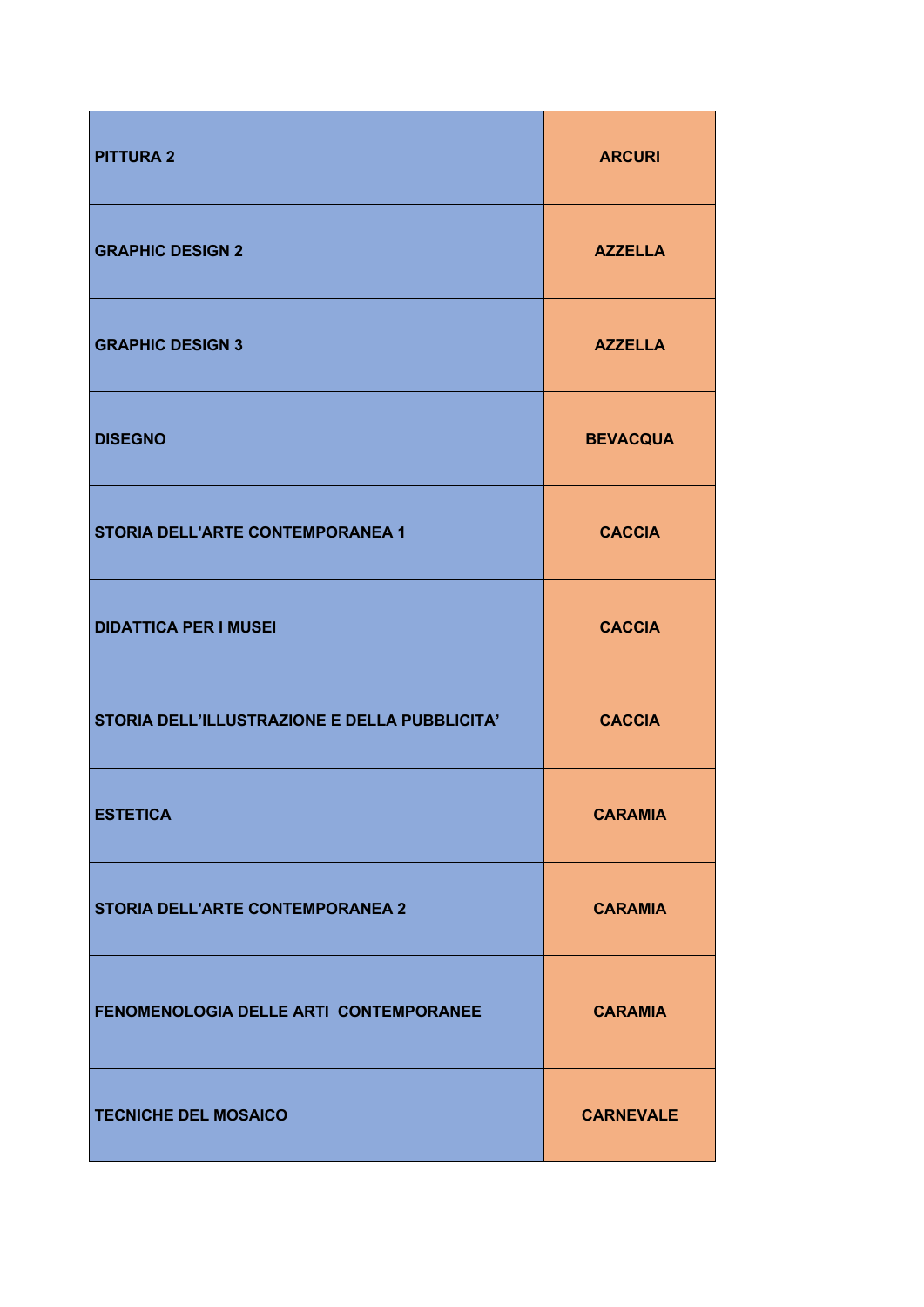| <b>TECNICHE DELLA DECORAZIONE</b>        | <b>CARNEVALE</b>                      |
|------------------------------------------|---------------------------------------|
| <b>TECNICHE DELLA VETRATA</b>            | <b>CARNEVALE</b>                      |
| <b>FONDAMENTI DI MARKETING CULTURALE</b> | <b>CARPANZANO</b><br><b>BENEDETTA</b> |
| <b>ORGANIZZAZIONE GRANDI EVENTI</b>      | <b>CARPANZANO</b><br><b>BENEDETTA</b> |
| <b>RELAZIONI PUBBLICHE</b>               | <b>CARPANZANO</b><br><b>BENEDETTA</b> |
| PRATICA E CULTURA DELLO SPETTACOLO       | <b>CARPANZANO</b><br><b>GIOVANNI</b>  |
| <b>REGIA1</b>                            | <b>CARPANZANO</b><br><b>GIOVANNI</b>  |
| <b>REGIA 2</b>                           | <b>CARPANZANO</b><br><b>GIOVANNI</b>  |
| <b>TECNICHE DI MONTAGGIO</b>             | <b>CARPANZANO</b><br><b>GIOVANNI</b>  |
| <b>DRAMMATURGIA MULTIMEDIALE</b>         | <b>CARPANZANO</b><br><b>GIOVANNI</b>  |
| ELEMENTI DI ARCHITETTURA ED URBANISTICA  | <b>CARPANZANO</b><br><b>GIUSEPPE</b>  |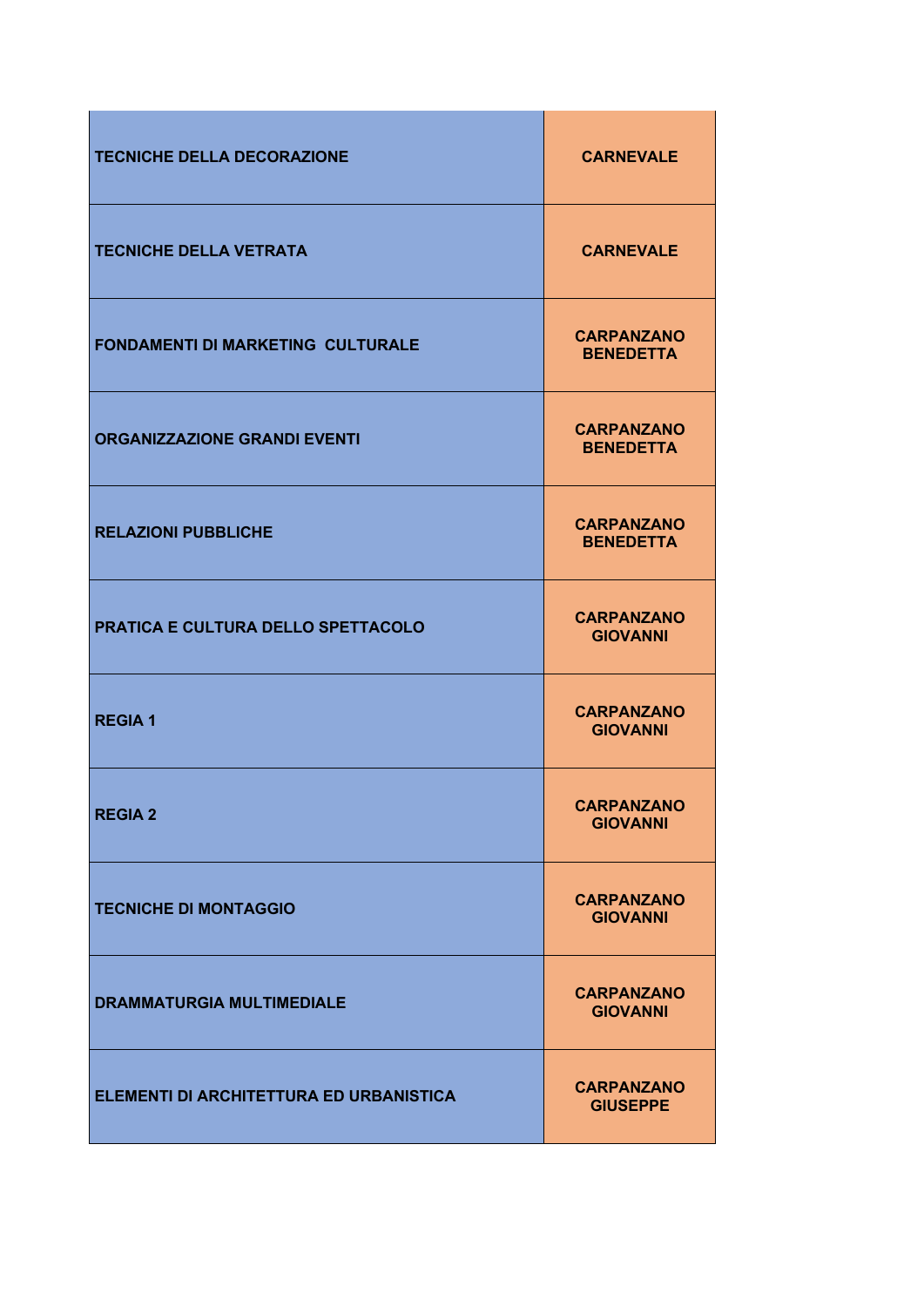| <b>FONDAMENTI DI DISEGNO INFORMATICO</b>    | <b>CARPANZANO</b><br><b>GIUSEPPE</b> |
|---------------------------------------------|--------------------------------------|
| STORIA DELL'ARCHITETTURA E DELL'URBANISTICA | <b>CARPANZANO</b><br><b>GIUSEPPE</b> |
| <b>STORIA DELL'ARCHITETTURA</b>             | <b>CARPANZANO</b><br><b>GIUSEPPE</b> |
| <b>FASHION DESIGN 1</b>                     | <b>CARUSO</b>                        |
| <b>FASHION DESIGN 2</b>                     | <b>CARUSO</b>                        |
| <b>CULTURA DEI MATERIALI DELLA MODA</b>     | <b>CARUSO</b>                        |
| <b>ILLUSTRAZIONE 2</b>                      | <b>CENTONZE</b>                      |
| <b>ILLUSTRAZIONE 3</b>                      | <b>CENTONZE</b>                      |
| <b>FOTOGRAFIA 1</b>                         | <b>CILURZO</b>                       |
| <b>FOTOGRAFIA 2</b>                         | <b>CILURZO</b>                       |
| <b>PITTURA 3</b>                            | <b>CILVINI</b>                       |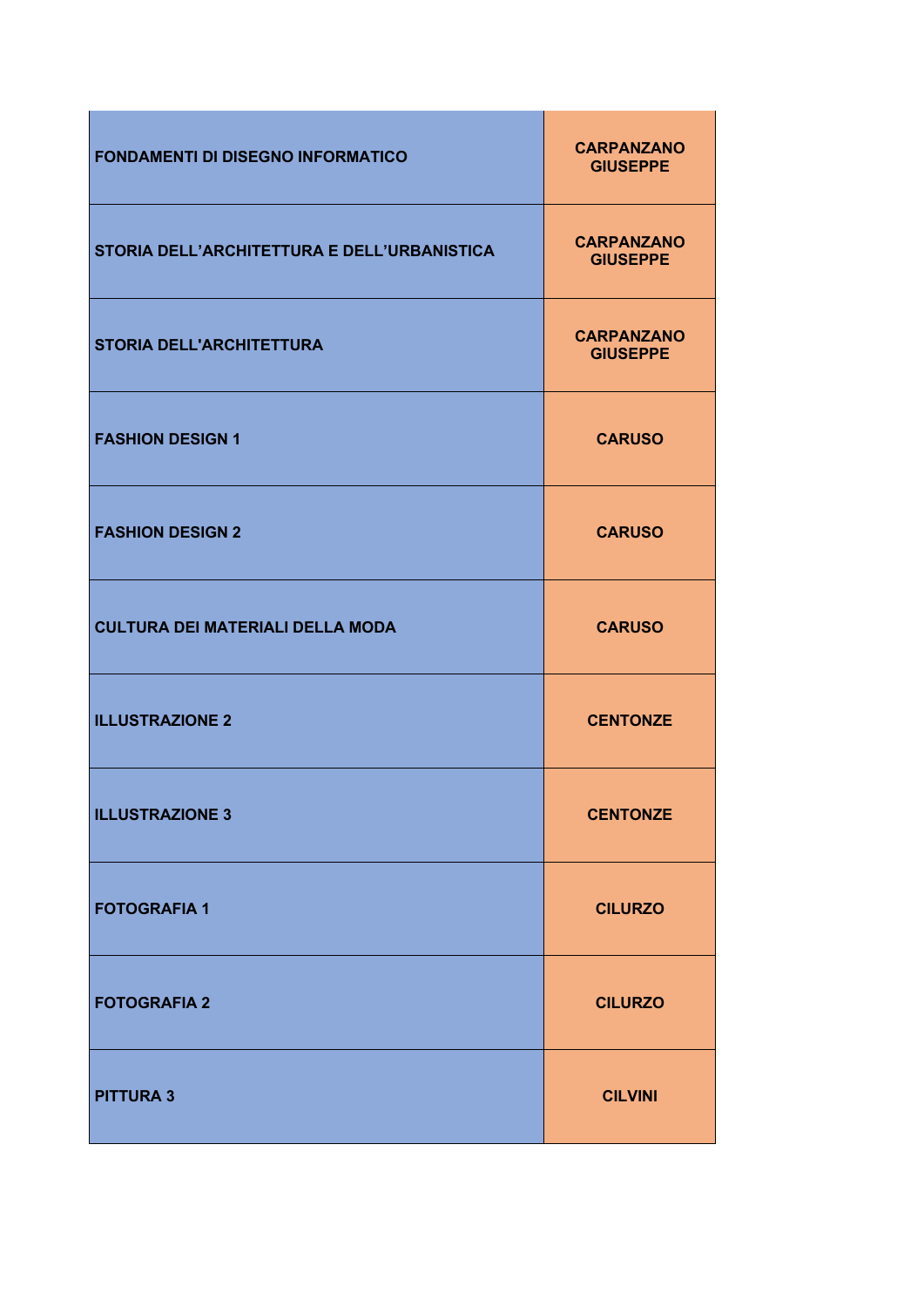| <b>TECNICHE DI FONDERIA</b>            | <b>CIMINO</b>                              |
|----------------------------------------|--------------------------------------------|
| <b>TECNICHE GRAFICHE SPECIALI</b>      | <b>CIPONTE</b>                             |
| <b>TECNICHE DI ANIMAZIONE DIGITALE</b> | <b>CIPONTE</b>                             |
| <b>CULTURA TESSILE</b>                 | <b>IN ATTESA DI</b><br><b>ASSEGNAZIONE</b> |
| <b>CROMATOLOGIA</b>                    | <b>IN ATTESA DI</b><br><b>ASSEGNAZIONE</b> |
| TECNICHE DEL MARMO E DELLE PIETRE DURE | <b>IN ATTESA DI</b><br><b>ASSEGNAZIONE</b> |
| <b>COPY WRITING</b>                    | <b>IN ATTESA DI</b><br><b>ASSEGNAZIONE</b> |
| PROGETTAZIONE GRAFICA                  | <b>IN ATTESA DI</b><br><b>ASSEGNAZIONE</b> |
| TECNICHE SARTORIALI PER IL COSTUME 1   | <b>IN ATTESA DI</b><br><b>ASSEGNAZIONE</b> |
| TECNICHE SARTORIALI PER IL COSTUME 2   | <b>IN ATTESA DI</b><br><b>ASSEGNAZIONE</b> |
| <b>DESIGN DELL'ACCESSORIO 1</b>        | <b>IN ATTESA DI</b><br><b>ASSEGNAZIONE</b> |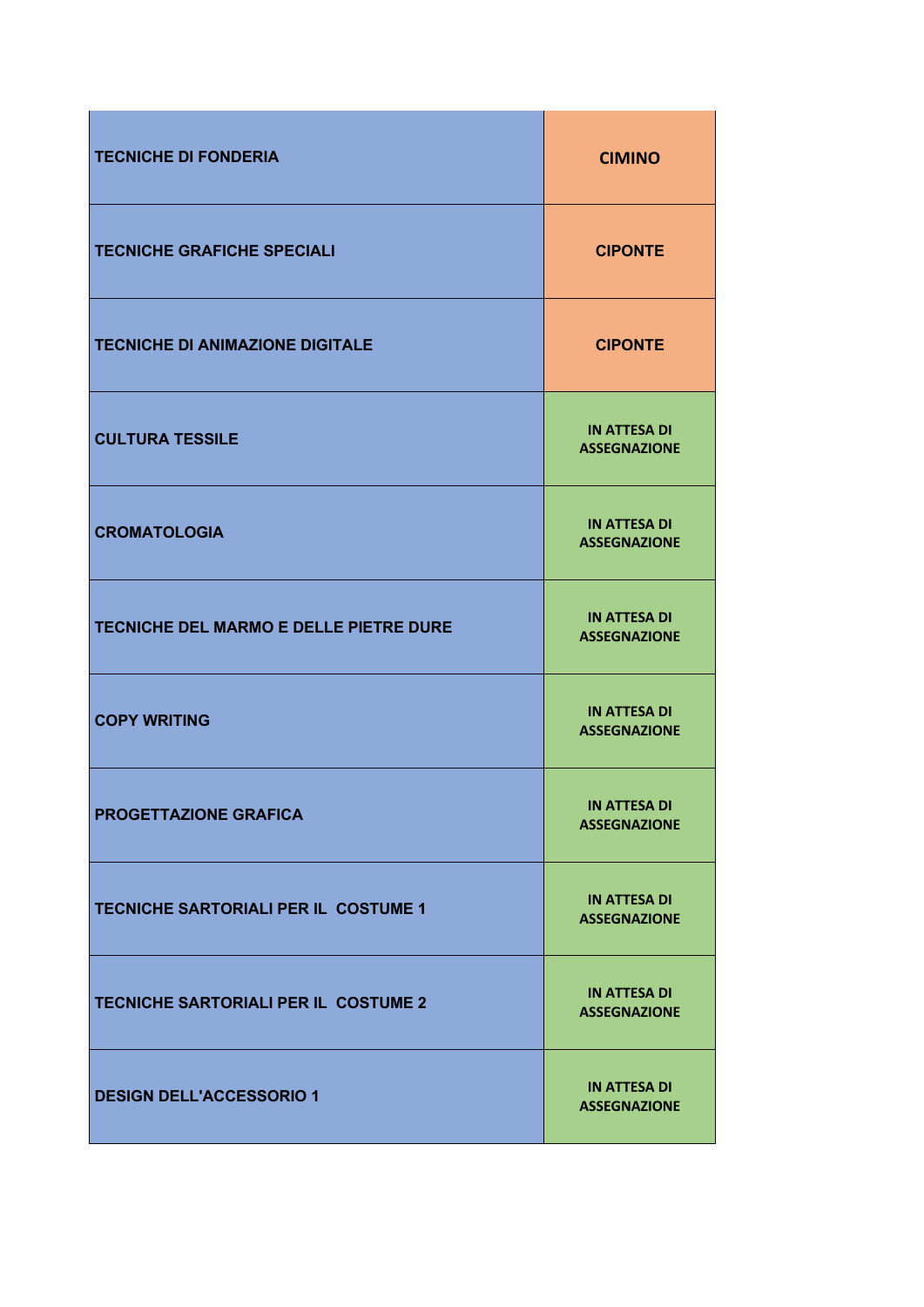| <b>DESIGN DELL'ACCESSORIO 2</b>                                     | <b>IN ATTESA DI</b><br><b>ASSEGNAZIONE</b> |
|---------------------------------------------------------------------|--------------------------------------------|
| <b>METODOLOGIA PROGETTUALE DELLA COMUNICAZIONE</b><br><b>VISIVA</b> | <b>IN ATTESA DI</b><br><b>ASSEGNAZIONE</b> |
| <b>PACKAGING</b>                                                    | <b>IN ATTESA DI</b><br><b>ASSEGNAZIONE</b> |
| PROGETTAZIONE MULTIMEDIALE                                          | <b>IN ATTESA DI</b><br><b>ASSEGNAZIONE</b> |
| <b>SISTEMI INTERATTIVI</b>                                          | <b>IN ATTESA DI</b><br><b>ASSEGNAZIONE</b> |
| <b>AUDIO E MIXAGGIO</b>                                             | <b>IN ATTESA DI</b><br><b>ASSEGNAZIONE</b> |
| <b>VIDEOMUSIC</b>                                                   | <b>IN ATTESA DI</b><br><b>ASSEGNAZIONE</b> |
| <b>SOUND DESIGN</b>                                                 | <b>IN ATTESA DI</b><br><b>ASSEGNAZIONE</b> |
| <b>SCENOGRAFIA 2</b>                                                | <b>COSENTINO</b>                           |
| <b>SCENOGRAFIA 3</b>                                                | <b>COSENTINO</b>                           |
| TECNICHE DELLA MODELLAZIONE DIGITALE -<br><b>COMPUTER 3D</b>        | <b>IN ATTESA DI</b><br><b>ASSEGNAZIONE</b> |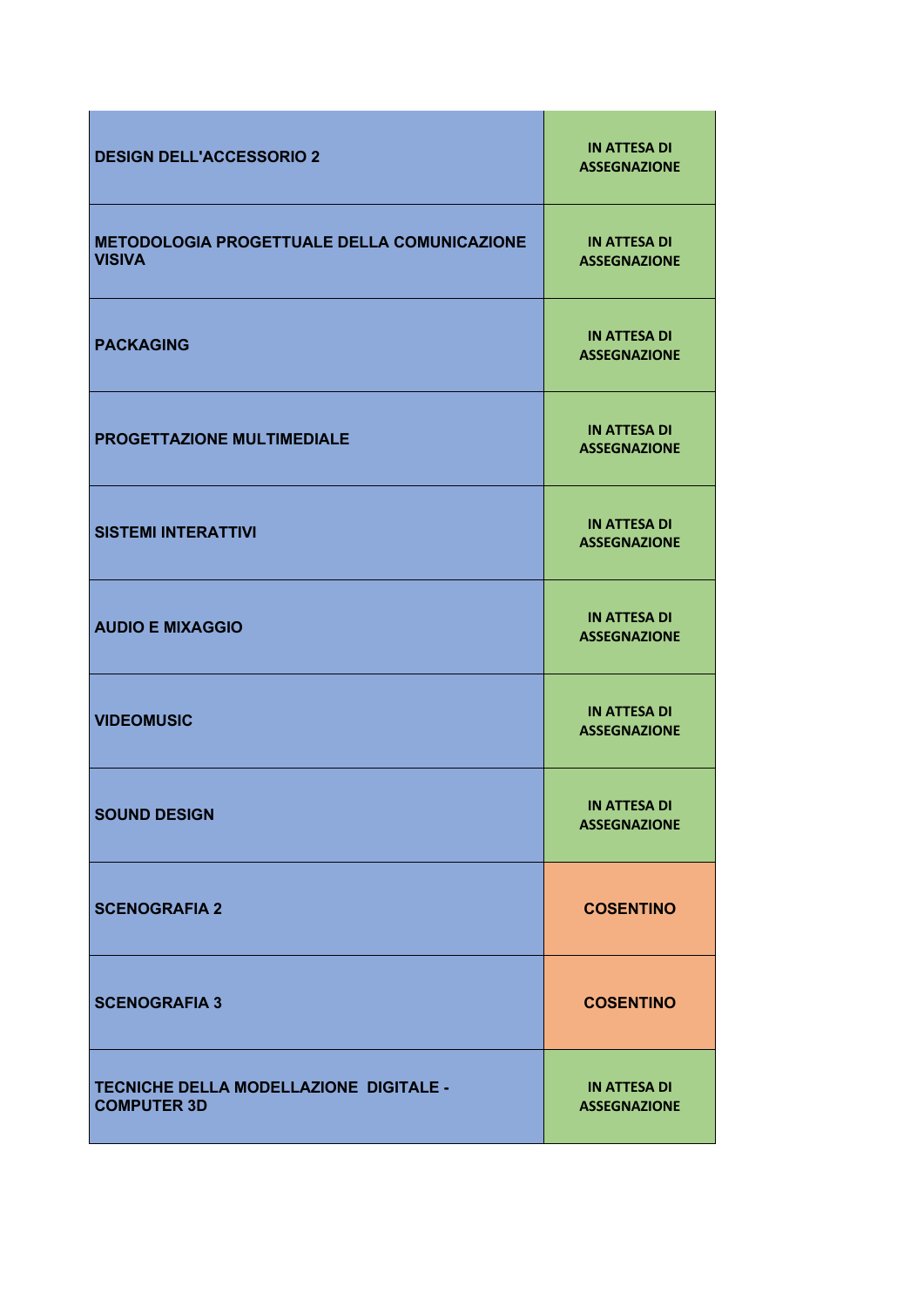| <b>COMPUTER GAMES 2</b>                    | <b>COSENTINO</b>                           |
|--------------------------------------------|--------------------------------------------|
| <b>METODOLOGIA DELLA PROGETTAZIONE</b>     | <b>CROCELLA'</b>                           |
| <b>DESIGN</b>                              | <b>CROCELLA'</b>                           |
| <b>DESIGN DEL TESSUTO 1</b>                | <b>CROCELLA'</b>                           |
| PROGETTAZIONE DI ALLESTIMENTI              | <b>CROCELLA'</b>                           |
| <b>ALLESTIMENTO DEGLI SPAZI ESPOSITIVI</b> | <b>CROCELLA'</b>                           |
| <b>STORIA DELL'ARTE MEDIEVALE</b>          | <b>CUTERI</b>                              |
| <b>BENI CULTURALI E AMBIENTALI</b>         | <b>CUTERI</b>                              |
| BENI CULTURALI E DELL'ETA' CONTEMPORANEA   | <b>CUTERI</b>                              |
| <b>ECONOMIA E MERCATO DELL'ARTE</b>        | <b>IN ATTESA DI</b><br><b>ASSEGNAZIONE</b> |
| <b>FENOMENOLOGIA DELL'IMMAGINE</b>         | <b>IN ATTESA DI</b><br><b>ASSEGNAZIONE</b> |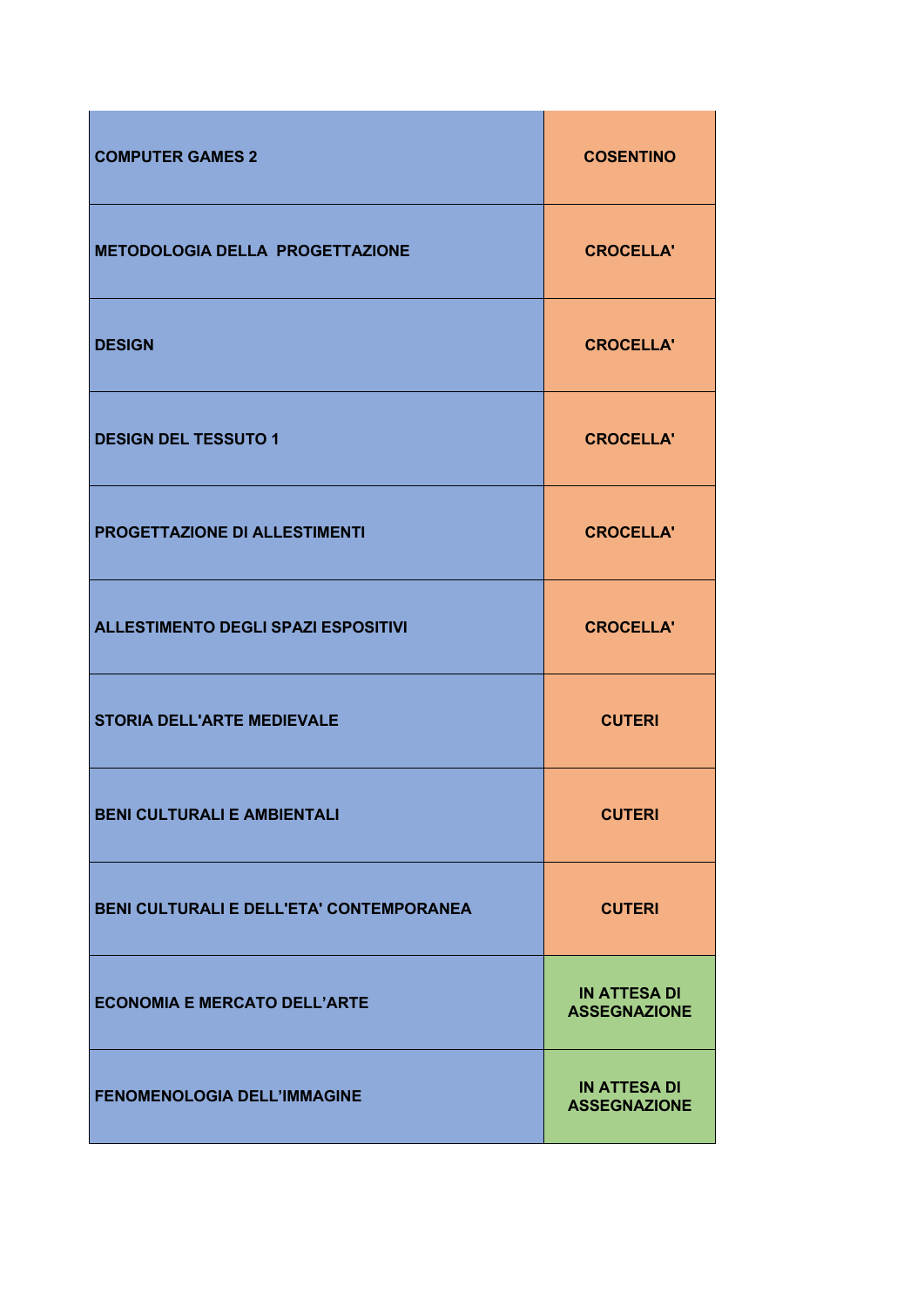| <b>DIDATTICA DELLA MULTIMEDIALITA'</b>                            | <b>IN ATTESA DI</b><br><b>ASSEGNAZIONE</b> |
|-------------------------------------------------------------------|--------------------------------------------|
| <b>MUSEOLOGIA DEL CONTEMPORANEO</b>                               | <b>IN ATTESA DI</b><br><b>ASSEGNAZIONE</b> |
| <b>STORIA DELLA STAMPA E DELL'EDITORIA</b>                        | <b>IN ATTESA DI</b><br><b>ASSEGNAZIONE</b> |
| <b>TEORIA DELLA PERCEZIONE E PSICOLOGIA DELLA</b><br><b>FORMA</b> | <b>IN ATTESA DI</b><br><b>ASSEGNAZIONE</b> |
| PSICOSOCIOLOGIA DEI CONSUMI CULTURALI                             | <b>IN ATTESA DI</b><br><b>ASSEGNAZIONE</b> |
| <b>ARTI APPLICATE E TECNOLOGIE DEI MATERIALI</b>                  | <b>FERRO</b>                               |
| <b>COSTUME PER LO SPETTACOLO</b>                                  | <b>FIDONE</b>                              |
| <b>BRAND DESIGN</b>                                               | <b>FUNARO</b>                              |
| ELEMENTI DI ARCHITETTURA ED URBANISTICA                           | <b>FUNARO</b>                              |
| LETTERATURA ED ILLUSTRAZIONE PER L'INFANZIA                       | <b>GIORDANO</b>                            |
| <b>ELEMENTI DI PRODUZIONE VIDEO</b>                               | <b>GRANDE</b>                              |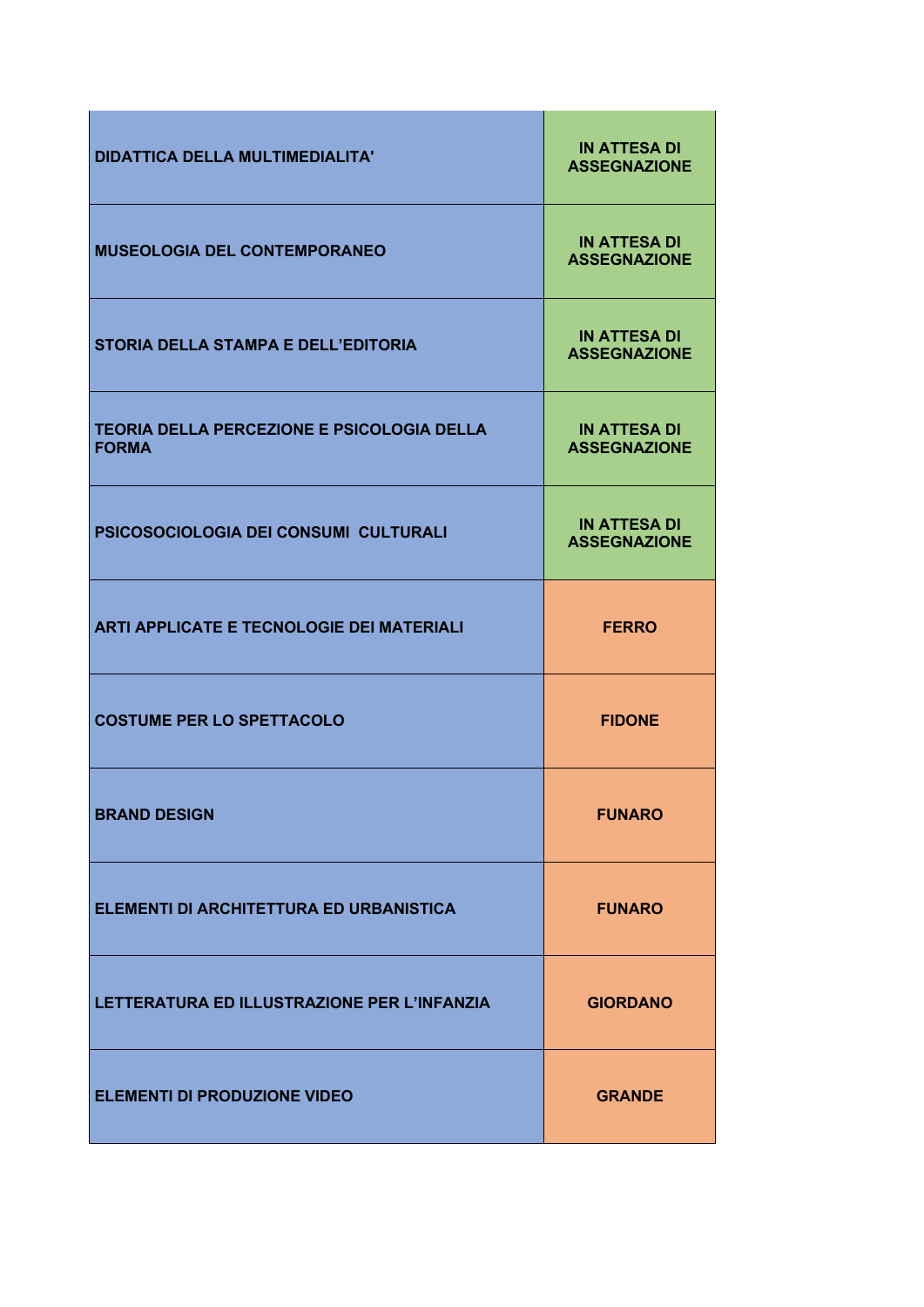| <b>CINEMATOGRAFIA</b>                 | <b>GRANDE</b>     |
|---------------------------------------|-------------------|
| <b>TEORIA E METODO DEI MASS-MEDIA</b> | <b>LA PORTA</b>   |
| ETICA DELLA COMUNICAZIONE             | <b>LA PORTA</b>   |
| <b>GRAFICA D'ARTE 3</b>               | <b>LA VERGATA</b> |
| <b>GRAPHIC DESIGN 1</b>               | <b>LA VERGATA</b> |
| <b>ELEMENTI DI GRAFICA EDITORIALE</b> | <b>LA VERGATA</b> |
| <b>ANATOMIA DELL'IMMAGINE</b>         | <b>LAMA</b>       |
| <b>ILLUSTRAZIONE SCIENTIFICA</b>      | <b>LAMA</b>       |
| <b>ANATOMIA ARTISTICA</b>             | <b>LAMA</b>       |
| <b>GRAFICA D'ARTE 2</b>               | <b>LOMBARDI</b>   |
| <b>XILOGRAFIA</b>                     | <b>LOMBARDI</b>   |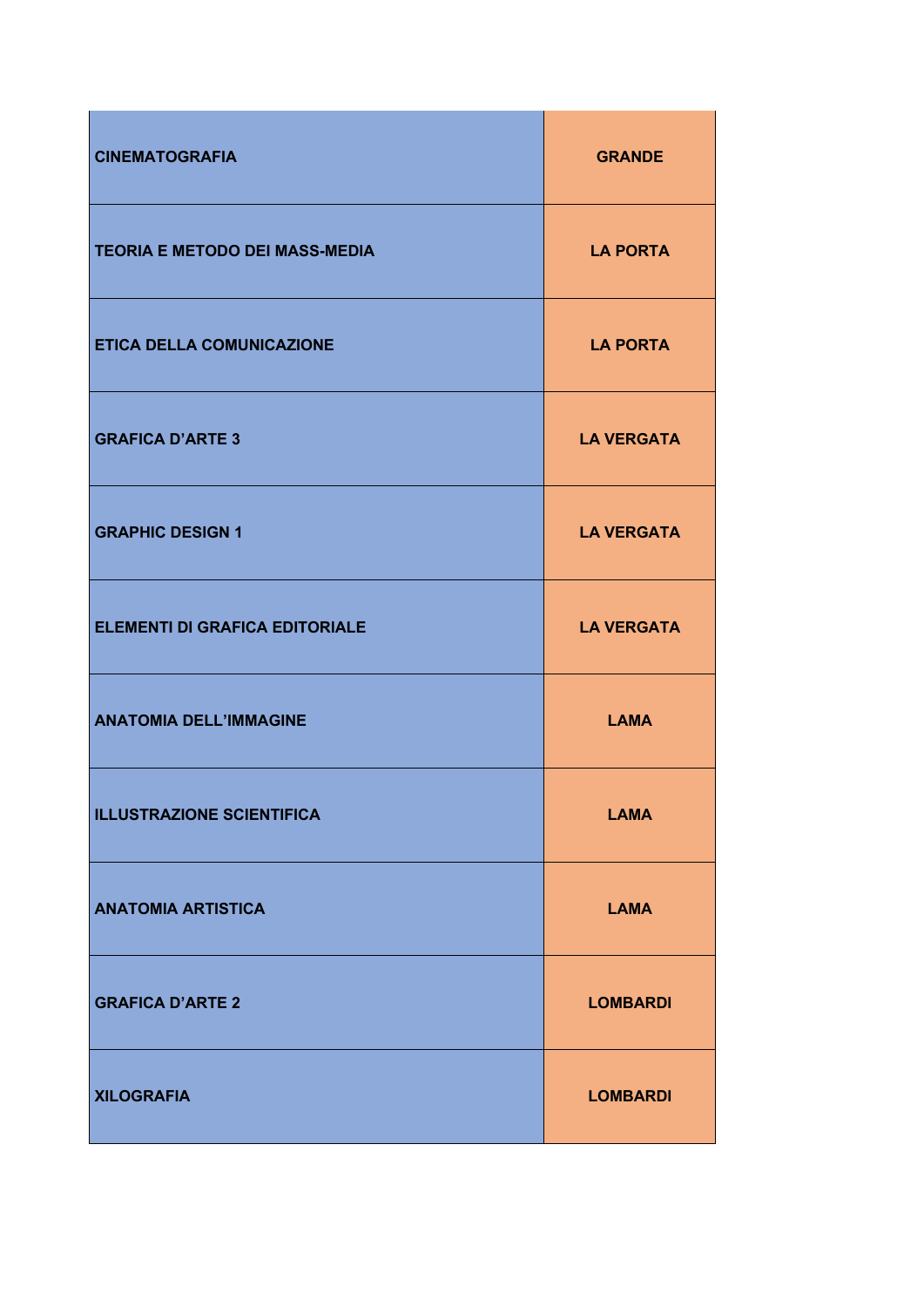| <b>WEB DESIGN</b>                               | <b>LUCCHINI</b>  |
|-------------------------------------------------|------------------|
| <b>ELABORAZIONE DIGITALE DELL'IMMAGINE</b>      | <b>LUCCHINI</b>  |
| <b>COMPUTER GAMES 1</b>                         | <b>LUCCHINI</b>  |
| TECNICHE E METODOLOGIE DEI VIDEO GIOCHI         | <b>LUCCHINI</b>  |
| <b>ABILITA' INFORMATICHE</b>                    | <b>LUCCHINI</b>  |
| <b>ANTROPOLOGIA CULTURALE</b>                   | <b>MINERVINO</b> |
| <b>DECORAZIONE 1</b>                            | <b>MONTANINO</b> |
| <b>DECORAZIONE 3</b>                            | <b>MONTANINO</b> |
| <b>TECNICHE DELLA SCULTURA</b>                  | <b>NANIA</b>     |
| FORMATURA, TECNOLOGIA E TIPOLOGIA DEI MATERIALI | <b>NANIA</b>     |
| <b>SCRITTURA CREATIVA</b>                       | <b>PALMERINO</b> |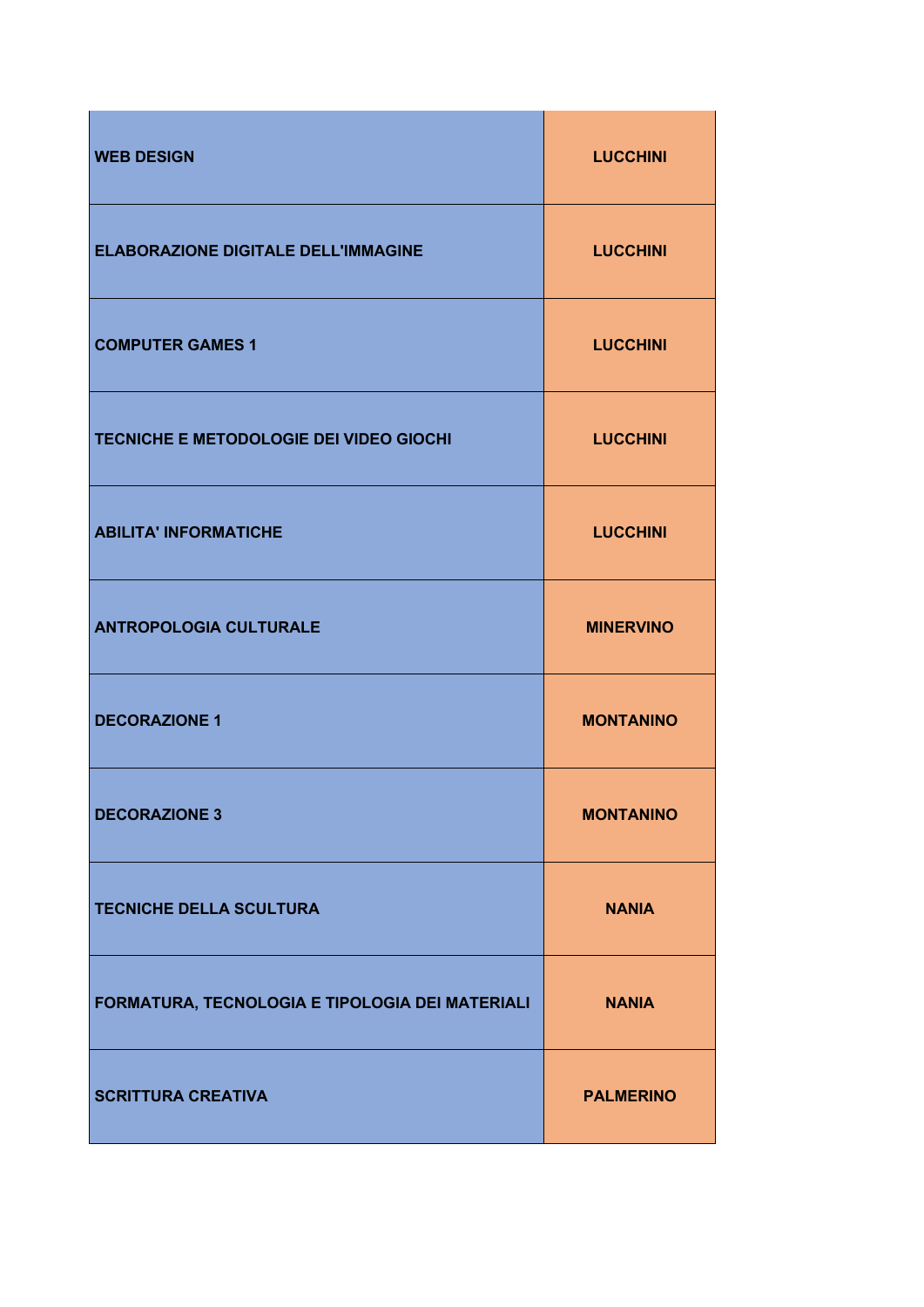| TEORIA E ANALISI DEL CINEMA E DELL'AUDIOVISIVO                             | <b>PAONESSA</b> |
|----------------------------------------------------------------------------|-----------------|
| <b>STORIA DEL CINEMA E DEL VIDEO</b>                                       | <b>PAONESSA</b> |
| <b>STORIA DELLO SPETTACOLO</b>                                             | <b>PAONESSA</b> |
| <b>SCULTURA 1</b>                                                          | <b>PINNA</b>    |
| <b>SCULTURA 3</b>                                                          | <b>PINNA</b>    |
| <b>SCULTURA 2</b>                                                          | <b>POLIMENI</b> |
| <b>METODI E TECNICHE DI SCULTURA SACRA - SACRA</b><br><b>CONTEMPORANEA</b> | <b>POLIMENI</b> |
| <b>COMPUTER GRAPHIC 1</b>                                                  | <b>RENZULLI</b> |
| <b>COMPUTER GRAPHIC 2</b>                                                  | <b>RENZULLI</b> |
| <b>INFORMATICA PER LA GRAFICA</b>                                          | <b>RENZULLI</b> |
| <b>STORIA DELL'ARTE MODERNA</b>                                            | <b>RUGA</b>     |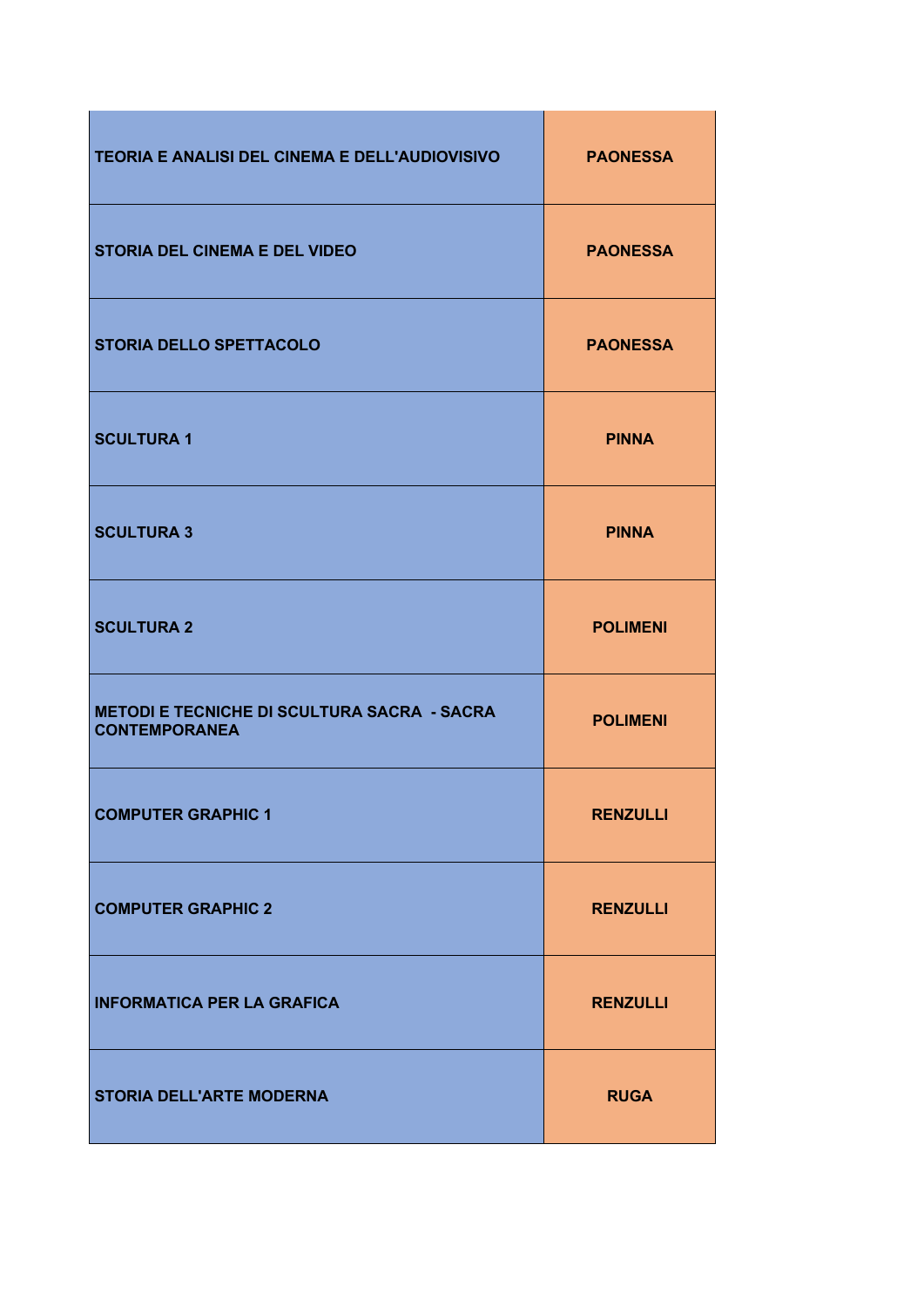| STORIA DEL DISEGNO E DELLA GRAFICA D'ARTE | <b>RUGA</b>             |
|-------------------------------------------|-------------------------|
| <b>STORIA DEL COSTUME</b>                 | <b>RUGA</b>             |
| <b>STORIA DELLA MODA 1</b>                | <b>RUGA</b>             |
| <b>STORIA DELLA MODA 2</b>                | <b>RUGA</b>             |
| <b>ANATOMIA ARTISTICA</b>                 | <b>SACCA'</b>           |
| <b>GRAFICA D'ARTE 1</b>                   | <b>SACCO</b>            |
| TECNICHE DELL'INCISIONE CALCOGRAFICA      | <b>SACCO</b>            |
| <b>DECORAZIONE 2</b>                      | <b>NEGRO</b>            |
| <b>INGLESE</b>                            | <b>SERVIZIO ESTERNO</b> |
| <b>PLASTICA ORNAMENTALE</b>               | <b>SPATOLA</b>          |
| <b>MODELLISTICA</b>                       | <b>SPATOLA</b>          |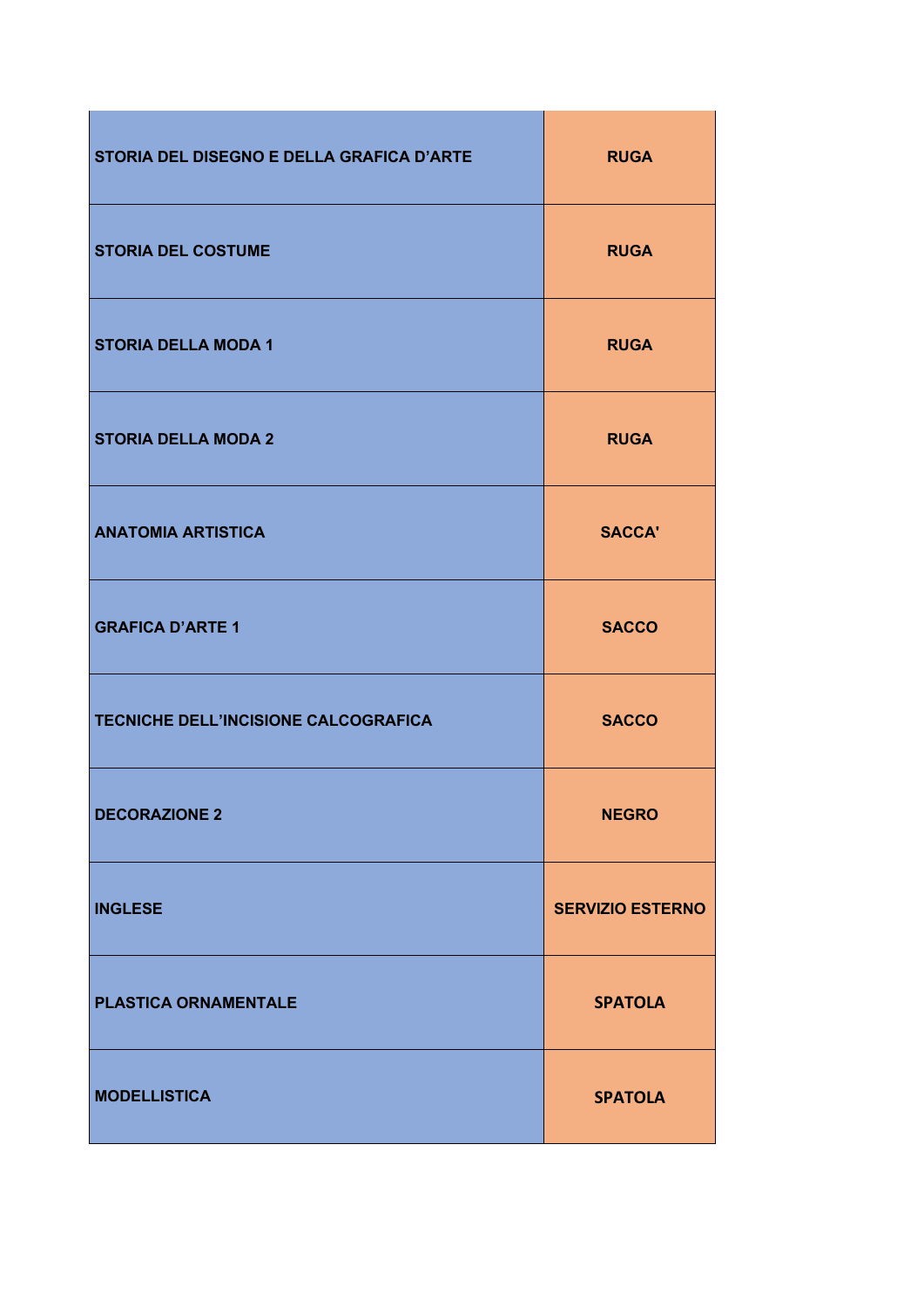| <b>DESIGN DEL GIOIELLO 1</b>                                       | <b>URZINO</b>  |
|--------------------------------------------------------------------|----------------|
| <b>DESIGN DEL GIOIELLO 2</b>                                       | <b>URZINO</b>  |
| <b>ANATOMIA ARTISTICA</b>                                          | <b>ZANGARO</b> |
| ELEMENTI DI MORFOLOGIA E DINAMICA DELLA FORMA                      | <b>ZANGARO</b> |
| TEORIA E PRATICA DELLA VALORIZZAZIONE DEI BENI<br><b>CULTURALI</b> | <b>CARAMIA</b> |
| <b>MUSEOLOGIA</b>                                                  | <b>CUTERI</b>  |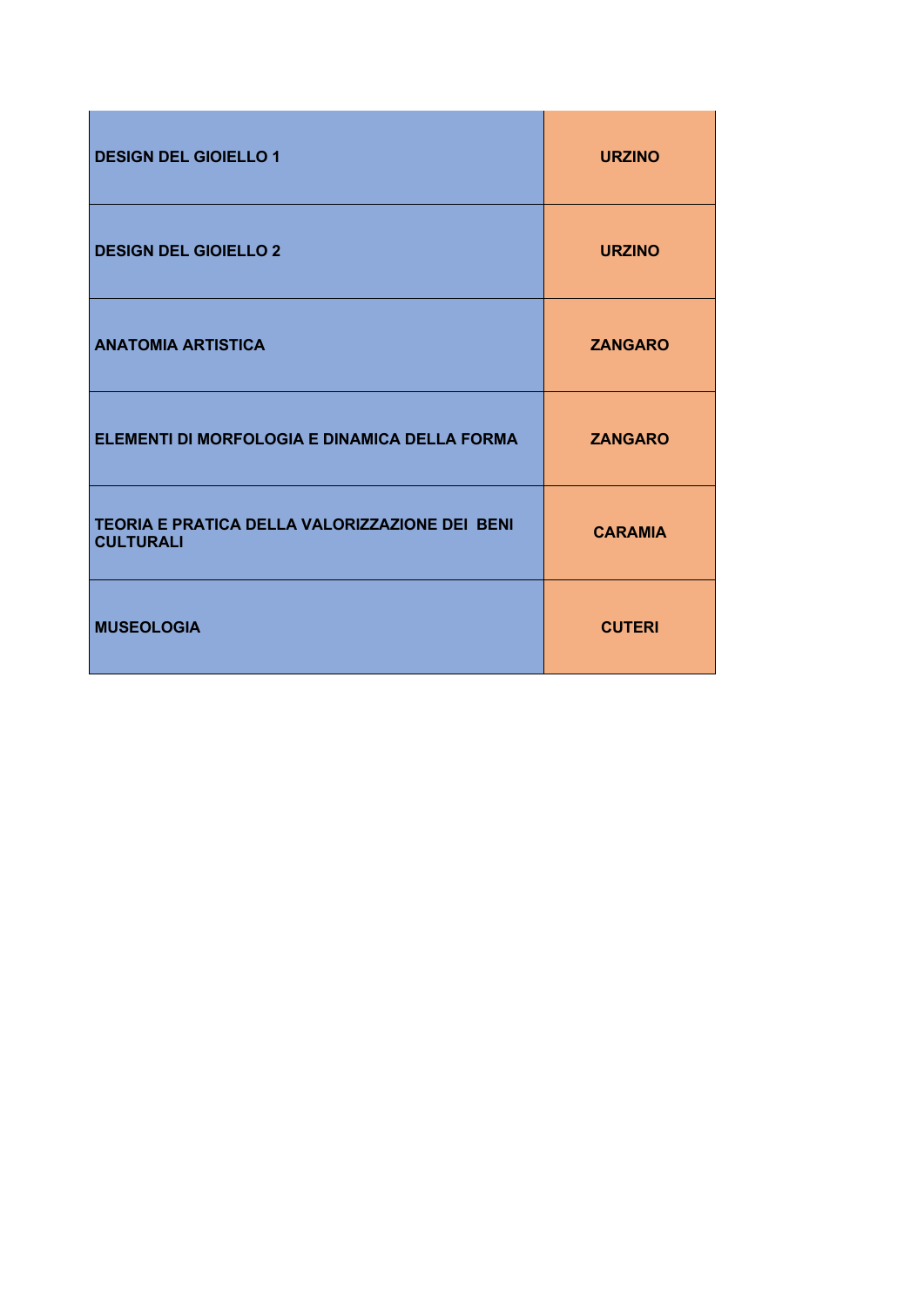## BIENNIO

| <b>MATERIA</b>                                                                                                  | <b>DOCENTE</b>                             |
|-----------------------------------------------------------------------------------------------------------------|--------------------------------------------|
| <b>SERIGRAFIA</b>                                                                                               | <b>IN ATTESA DI</b><br><b>ASSEGNAZIONE</b> |
| <b>ILLUSTRAZIONE 1</b>                                                                                          | <b>IN ATTESA DI</b><br><b>ASSEGNAZIONE</b> |
| <b>PITTURA 2</b>                                                                                                | <b>IN ATTESA DI</b><br><b>ASSEGNAZIONE</b> |
| <b>METODOLOGIE E TECNICHE</b><br><b>DELL'AFFRESCO</b>                                                           | <b>IN ATTESA DI</b><br><b>ASSEGNAZIONE</b> |
| <b>SCENOGRAFIA PER LA TELEVISIONE</b>                                                                           | <b>IN ATTESA DI</b><br><b>ASSEGNAZIONE</b> |
| <b>TEATRO DELLA FESTA</b>                                                                                       | <b>IN ATTESA DI</b><br><b>ASSEGNAZIONE</b> |
| <b>ILLUMINOTECNICA</b>                                                                                          | <b>IN ATTESA DI</b><br><b>ASSEGNAZIONE</b> |
| <b>DIREZIONE DELLA FOTOGRAFIA</b>                                                                               | <b>IN ATTESA DI</b><br><b>ASSEGNAZIONE</b> |
| <b>REGIA</b>                                                                                                    | <b>IN ATTESA DI</b><br><b>ASSEGNAZIONE</b> |
| <b>METODOLOGIE DIDATTICHE DEI</b><br><b>LINGUAGGI AUDIOVISIVI -</b><br><b>DIDATTICA DEI LINGUAGGI ARTISTICI</b> | <b>IN ATTESA DI</b><br><b>ASSEGNAZIONE</b> |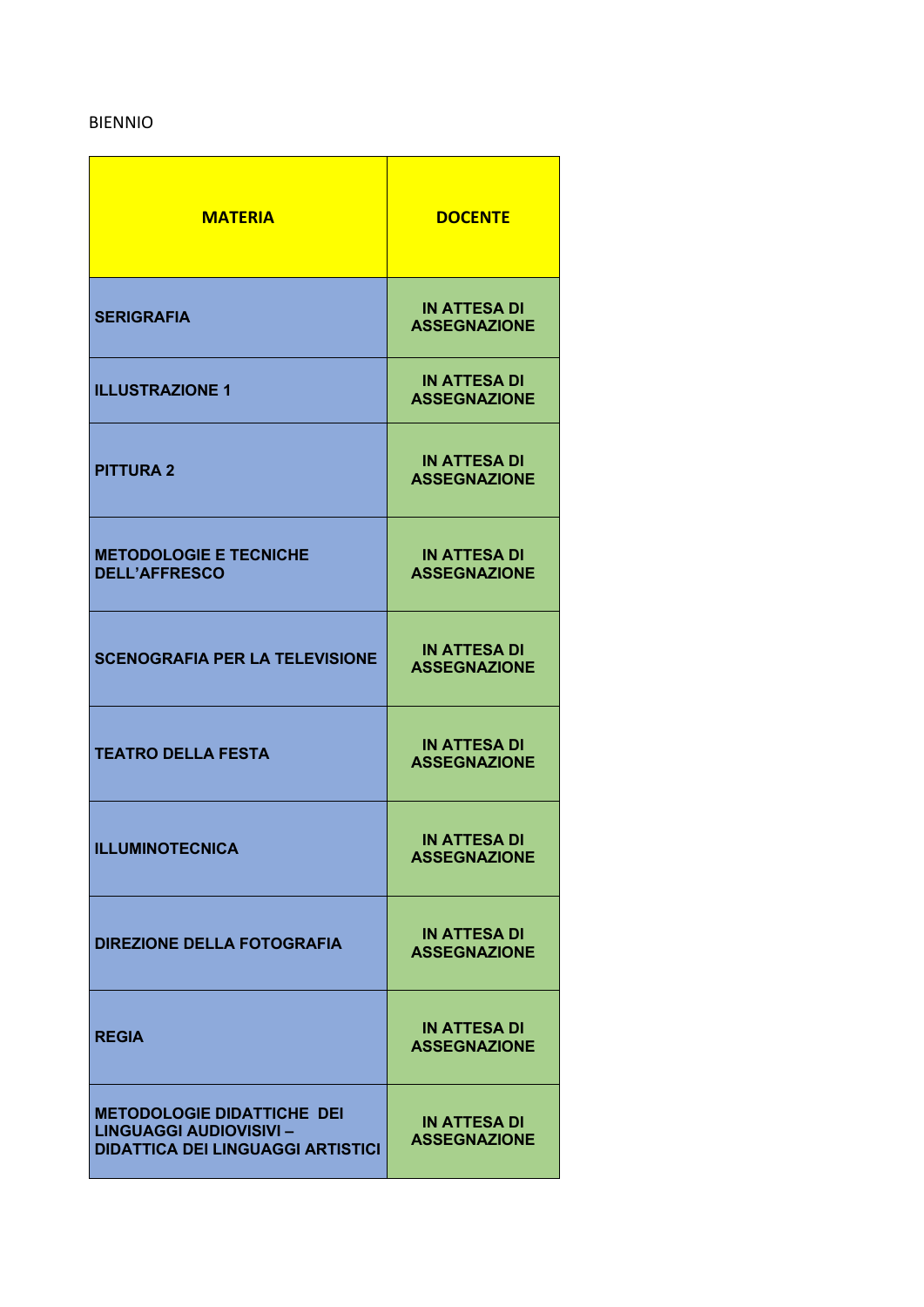| <b>VIDEOGRAFICA</b>                                                                    | <b>IN ATTESA DI</b><br><b>ASSEGNAZIONE</b> |
|----------------------------------------------------------------------------------------|--------------------------------------------|
| <b>TECNOLOGIE E APPLICAZIONI</b><br><b>DIGITALI</b>                                    | <b>IN ATTESA DI</b><br><b>ASSEGNAZIONE</b> |
| <b>PITTURA1</b>                                                                        | <b>ARCURI</b>                              |
| <b>GRAPHIC DESIGN 1</b>                                                                | <b>AZZELLA</b>                             |
| <b>DESIGN PER L'EDITORIA</b>                                                           | <b>AZZELLA</b>                             |
| <b>STORIA DELLA DECORAZIONE 1</b>                                                      | <b>CACCIA</b>                              |
| <b>STORIA DELLA DECORAZIONE 2</b>                                                      | <b>CACCIA</b>                              |
| <b>ALLESTIMENTO DEGLI SPAZI</b><br><b>ESPOSITIVI E COMUNICAZIONE</b><br><b>GRAFICA</b> | <b>CACCIA</b>                              |
| <b>ESTETICA</b>                                                                        | <b>CARAMIA</b>                             |
| <b>STORIA DELL'ARTE</b><br><b>CONTEMPORANEA 1</b>                                      | <b>CARAMIA</b>                             |
| <b>FENOMENOLOGIA DELLE ARTI</b><br><b>CONTEMPORANEE</b>                                | <b>CARAMIA</b>                             |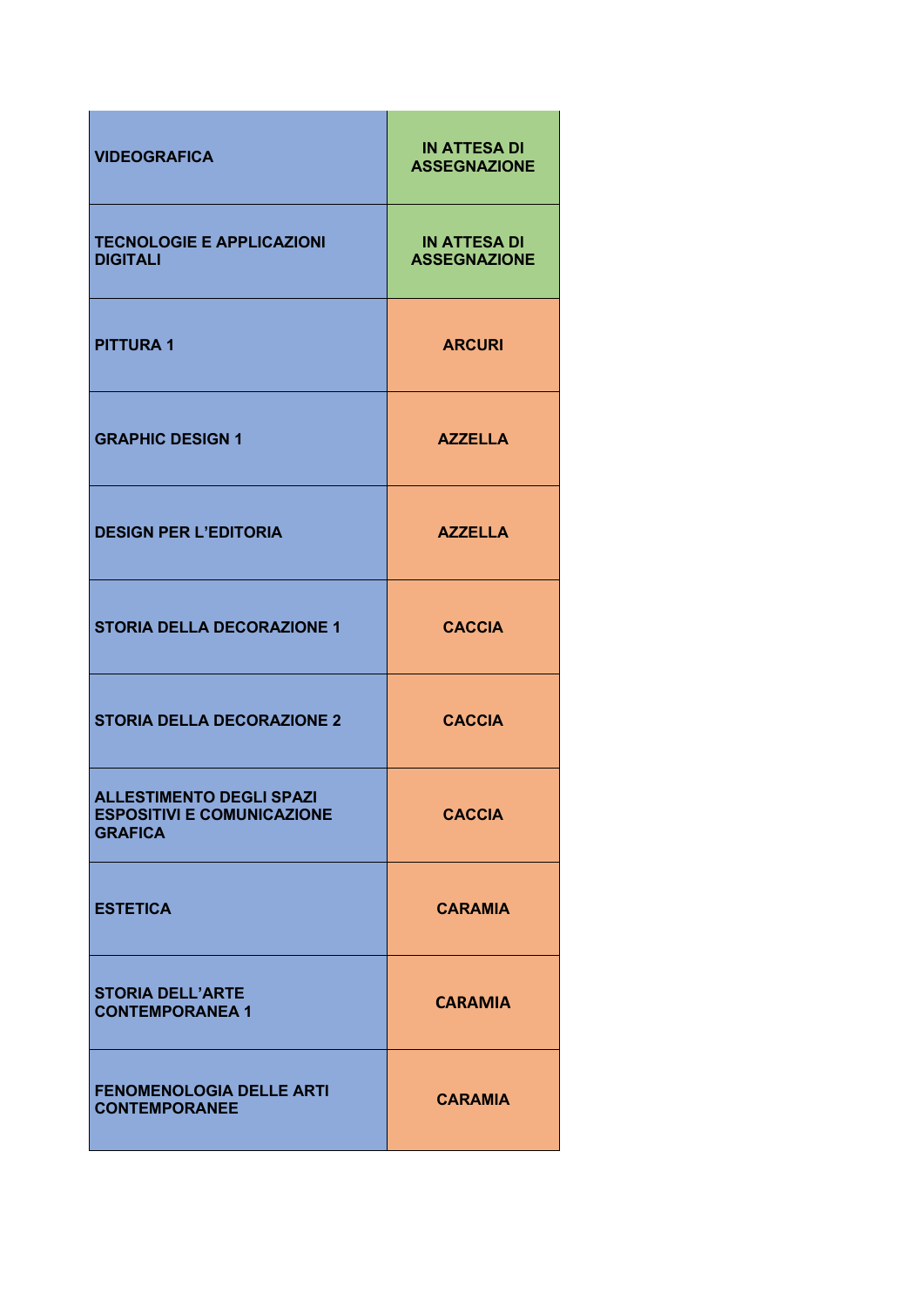| <b>TECNICHE DEL MOSAICO</b>                                | <b>CARNEVALE</b>                      |
|------------------------------------------------------------|---------------------------------------|
| <b>TECNICHE DELLA VETRATA</b>                              | <b>CARNEVALE</b>                      |
| <b>ORGANIZZAZIONE GRANDI EVENTI</b>                        | <b>CARPANZANO</b><br><b>BENEDETTA</b> |
| <b>ORGANIZZAZIONE DELLE ATTIVITA'</b><br><b>EDITORIALI</b> | <b>CARPANZANO</b><br><b>BENEDETTA</b> |
| <b>PROJECT MANAGEMENT PER A</b><br><b>SCULTURA</b>         | <b>CARPANZANO</b><br><b>BENEDETTA</b> |
| <b>TECNICHE DI MONTAGGIO</b>                               | <b>CARPANZANO</b><br><b>GIOVANNI</b>  |
| <b>BRAND DESIGN</b>                                        | <b>CARPANZANO</b><br><b>GIUSEPPE</b>  |
| <b>ILLUSTRAZIONE 2</b>                                     | <b>CENTONZE</b>                       |
| <b>FOTOGRAFIA DIGITALE</b>                                 | <b>CILURZO</b>                        |
| <b>TECNICHE EXTRAMEDIALI</b>                               | <b>CILVINI</b>                        |
| <b>TECNICHE PERFORMATIVE PER LE</b><br><b>ARTI VISIVE</b>  | <b>CILVINI</b>                        |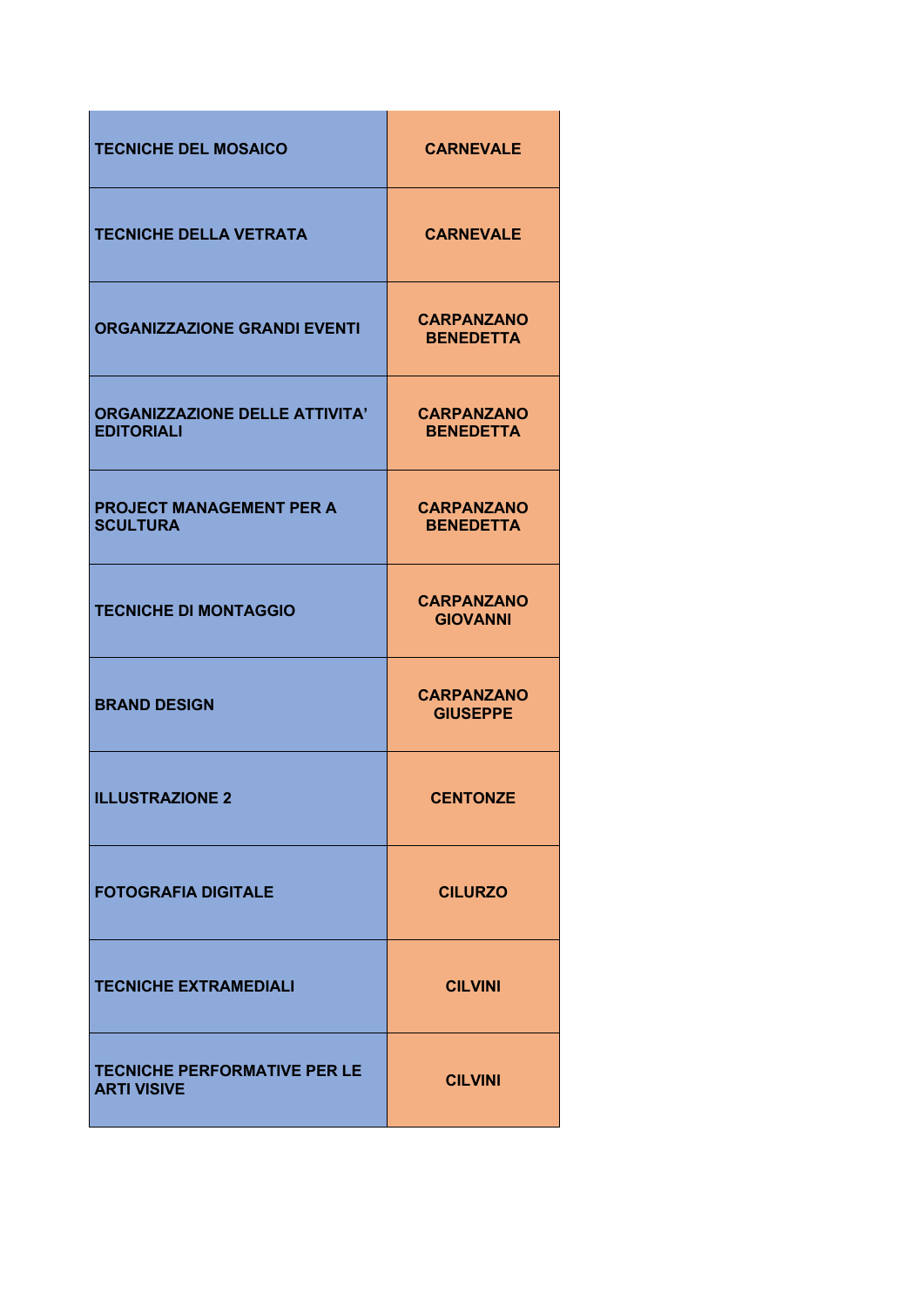| <b>TECNICHE DI FONDERIA</b>                                         | <b>CIMINO</b>                              |
|---------------------------------------------------------------------|--------------------------------------------|
| <b>TECNICHE GRAFICHE SPECIALI 1</b>                                 | <b>CIPONTE</b>                             |
| <b>TECNICHE GRAFICHE SPECIALI 2</b>                                 | <b>CIPONTE</b>                             |
| <b>TECNICHE E TECNOLOGIE DELLA</b><br><b>GRAFICA</b>                | <b>CIPONTE</b>                             |
| <b>TECNICHE DI ANIMAZIONE DIGITALE</b><br>$\mathbf{2}$              | <b>CIPONTE</b>                             |
| <b>TECNICHE DEL MARMO E DELLE</b><br><b>PIETRE DURE</b>             | <b>IN ATTESA DI</b><br><b>ASSEGNAZIONE</b> |
| <b>TECNICHE E TECNOLOGIE DELLE</b><br><b>ARTI VISIVE</b>            | <b>IN ATTESA DI</b><br><b>ASSEGNAZIONE</b> |
| <b>LAND DESIGN</b>                                                  | IN ATTESA DI<br><b>ASSEGNAZIONE</b>        |
| <b>GRAFICA MULTIMEDIALE</b>                                         | <b>IN ATTESA DI</b><br><b>ASSEGNAZIONE</b> |
| <b>METODOLOGIA PROGETTUALE</b><br><b>DELLA COMUNICAZIONE VISIVA</b> | <b>IN ATTESA DI</b><br><b>ASSEGNAZIONE</b> |
| <b>ART DIRECTION</b>                                                | <b>IN ATTESA DI</b><br><b>ASSEGNAZIONE</b> |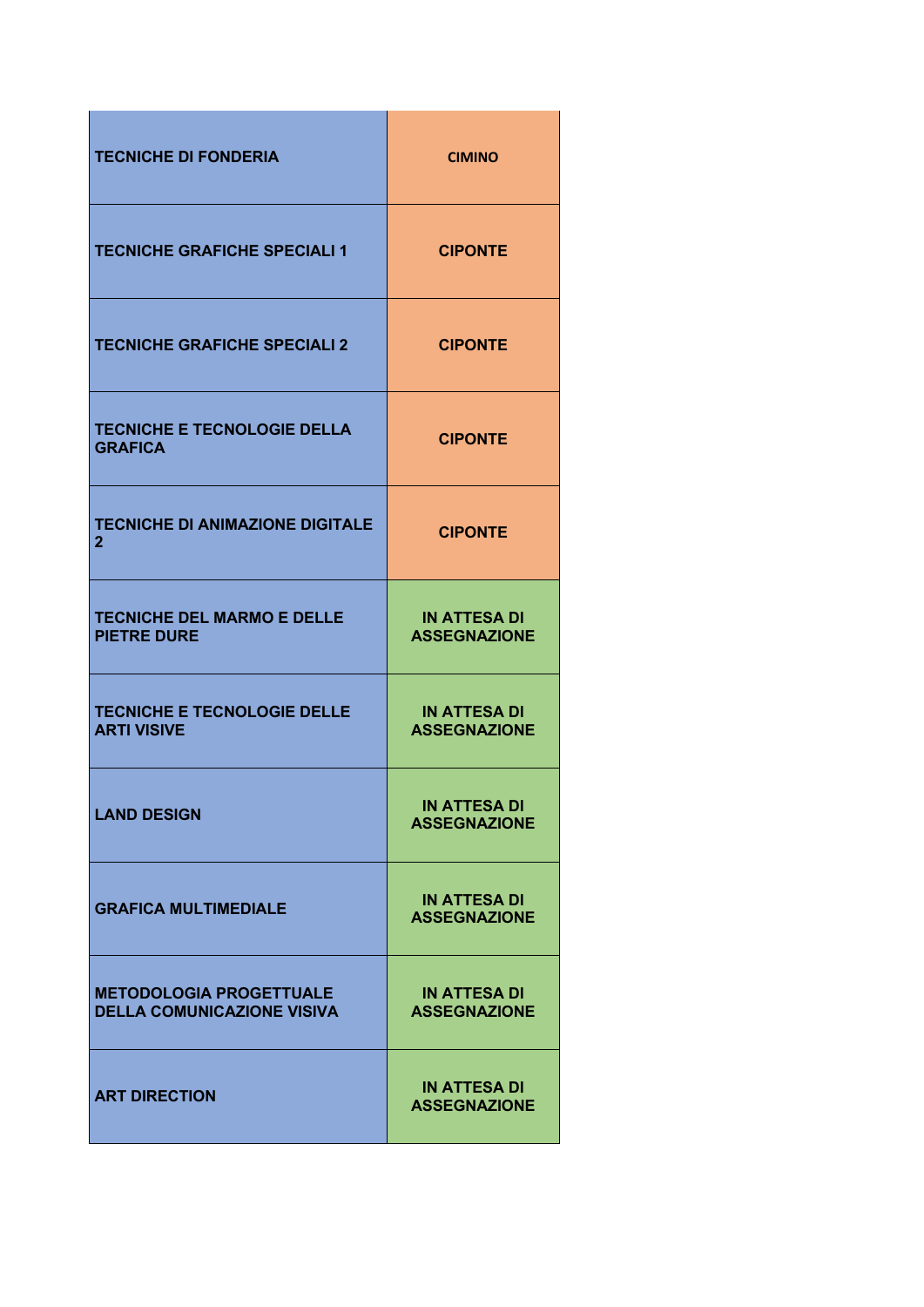| <b>LINGUAGGI MULTIMEDIALI</b>                                       | <b>IN ATTESA DI</b><br><b>ASSEGNAZIONE</b> |
|---------------------------------------------------------------------|--------------------------------------------|
| <b>PROGETTAZIONE MULTIMEDIALE</b>                                   | <b>IN ATTESA DI</b><br><b>ASSEGNAZIONE</b> |
| <b>SCENOGRAFIA PER IL CINEMA</b>                                    | <b>COSENTINO</b>                           |
| <b>TECNICHE DELLA MODELLAZIONE</b><br><b>DIGITALE - COMPUTER 3D</b> | <b>IN ATTESA DI</b><br><b>ASSEGNAZIONE</b> |
| <b>RENDERING 3D</b>                                                 | <b>IN ATTESA DI</b><br><b>ASSEGNAZIONE</b> |
| <b>ECODESIGN</b>                                                    | <b>CROCELLA'</b>                           |
| <b>ALLESTIMENTO DEGLI SPAZI</b><br><b>ESPOSITIVI VIRTUALI</b>       | <b>CROCELLA'</b>                           |
| BENI CULTURALI E AMBIENTALI                                         | <b>CUTERI</b>                              |
| <b>VIDEOSCULTURA</b>                                                | <b>IN ATTESA DI</b><br><b>ASSEGNAZIONE</b> |
| <b>ULTIME TENDENZE NELLE ARTI</b><br><b>VISIVE</b>                  | <b>IN ATTESA DI</b><br><b>ASSEGNAZIONE</b> |
| <b>PSICOLOGIA DELL'ARTE</b>                                         | <b>IN ATTESA DI</b><br><b>ASSEGNAZIONE</b> |
| PSICOSOCIOLOGIA DEI CONSUMI<br><b>CULTURALI</b>                     | <b>IN ATTESA DI</b><br><b>ASSEGNAZIONE</b> |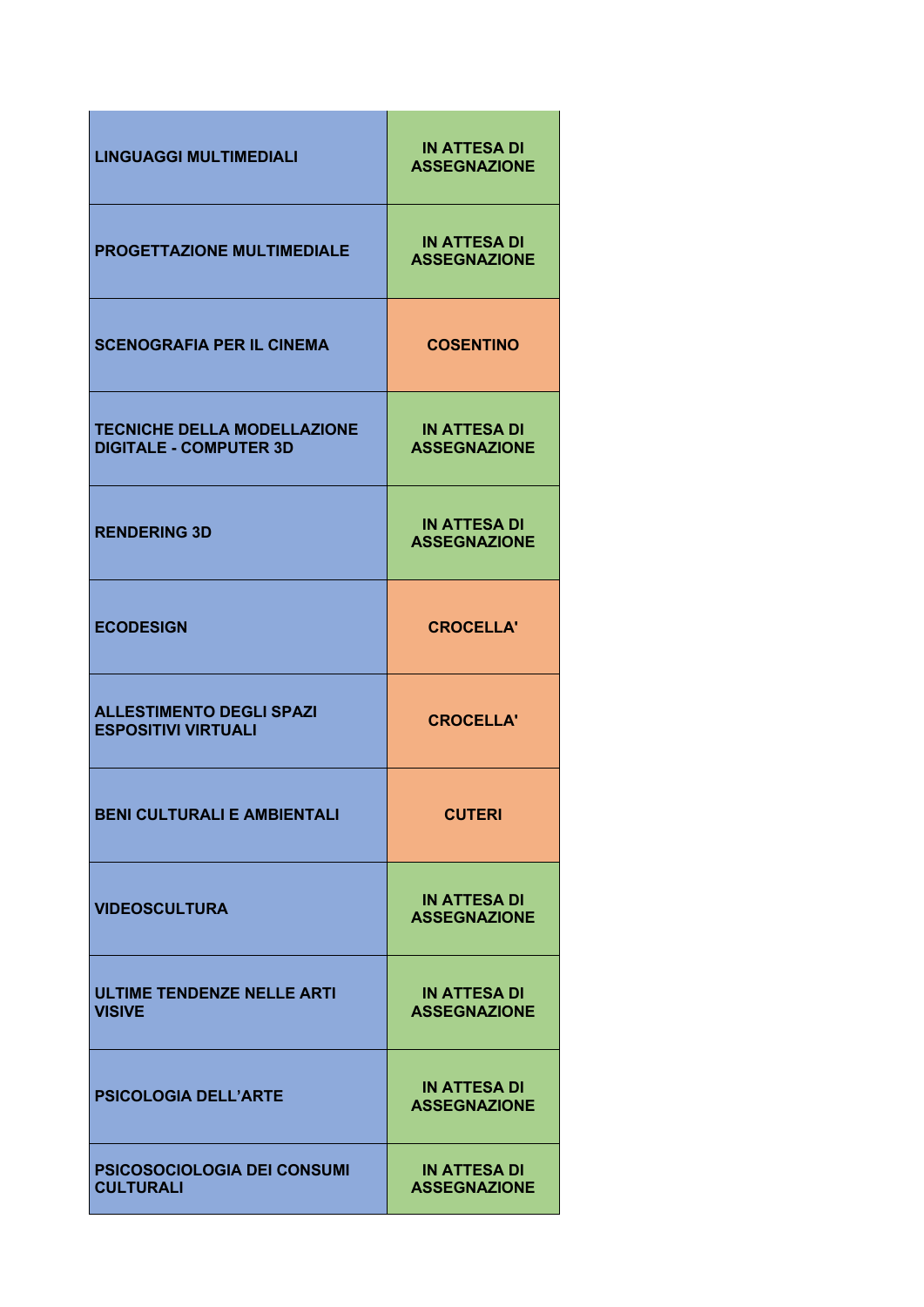| <b>DISEGNO PER LA DECORAZIONE</b>                     | <b>FERRO</b>    |
|-------------------------------------------------------|-----------------|
| <b>TECNICHE PLASTICHE</b><br><b>CONTEMPORANEE 1</b>   | <b>FERRO</b>    |
| PROGETTAZIONE PER IL COSTUME                          | <b>FIDONE</b>   |
| <b>DISEGNO TECNICO E</b><br><b>PROGETTURALE</b>       | <b>FUNARO</b>   |
| <b>CULTURA DEL PROGETTO</b>                           | <b>FUNARO</b>   |
| LETTERATURA ED ILLUSTRAZIONE<br><b>PER L'INFANZIA</b> | <b>GIORDANO</b> |
| <b>VIDEO EDITING</b>                                  | <b>GOLEMME</b>  |
| <b>ELEMENTI DI PRODUZIONE VIDEO</b>                   | <b>GRANDE</b>   |
| <b>TECNICHE DI RIPRESA</b>                            | <b>GRANDE</b>   |
| <b>TECNICHE DI ANIMAZIONE DIGITALE</b><br>1           | <b>LA PORTA</b> |
| <b>INSTALLAZIONI MULTIMEDIALI</b>                     | <b>LA PORTA</b> |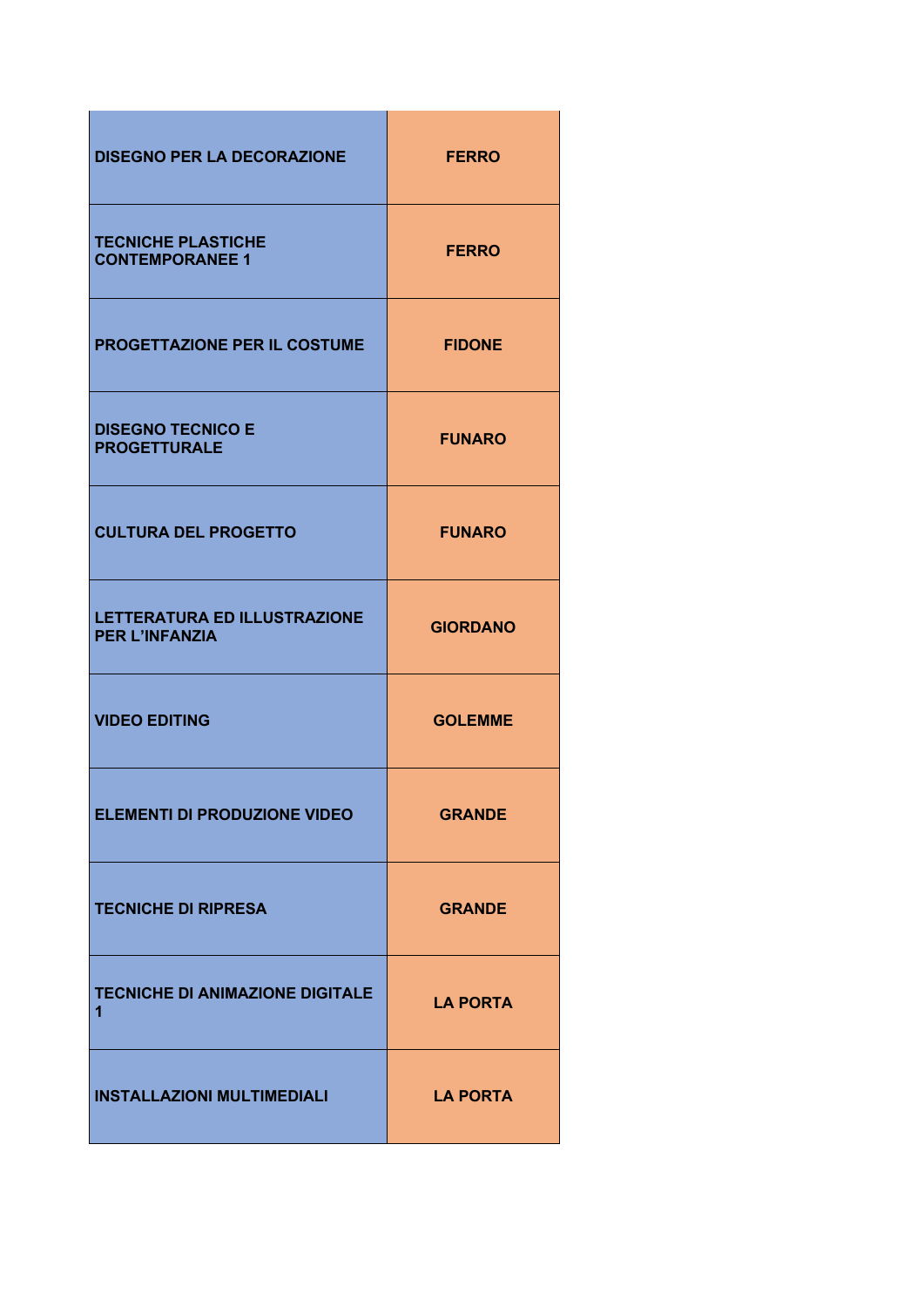| <b>ETICA DELLA COMUNICAZIONE</b>      | <b>LA PORTA</b>   |
|---------------------------------------|-------------------|
| <b>TEORIA DEGLI AUDIOVISIVI</b>       | <b>LA PORTA</b>   |
| <b>VIDEOINSTALLAZIONE</b>             | <b>LA PORTA</b>   |
| <b>GRAPHIC DESIGN 2</b>               | <b>LA VERGATA</b> |
| <b>ELEMENTI DI GRAFICA EDITORIALE</b> | <b>LA VERGATA</b> |
| <b>ANATOMIA DELL'IMMAGINE</b>         | <b>LAMA</b>       |
| <b>GRAFICA D'ARTE 2</b>               | <b>LOMBARDI</b>   |
| <b>COMUNICAZIONE PUBBLICITARIA</b>    | <b>MINERVINO</b>  |
| <b>ANTROPOLOGIA DELL'ARTE</b>         | <b>MINERVINO</b>  |
| <b>SOCIOLOGIA DEI NUOVI MEDIA</b>     | <b>MINERVINO</b>  |
| <b>DECORAZIONE 1</b>                  | <b>MONTANINO</b>  |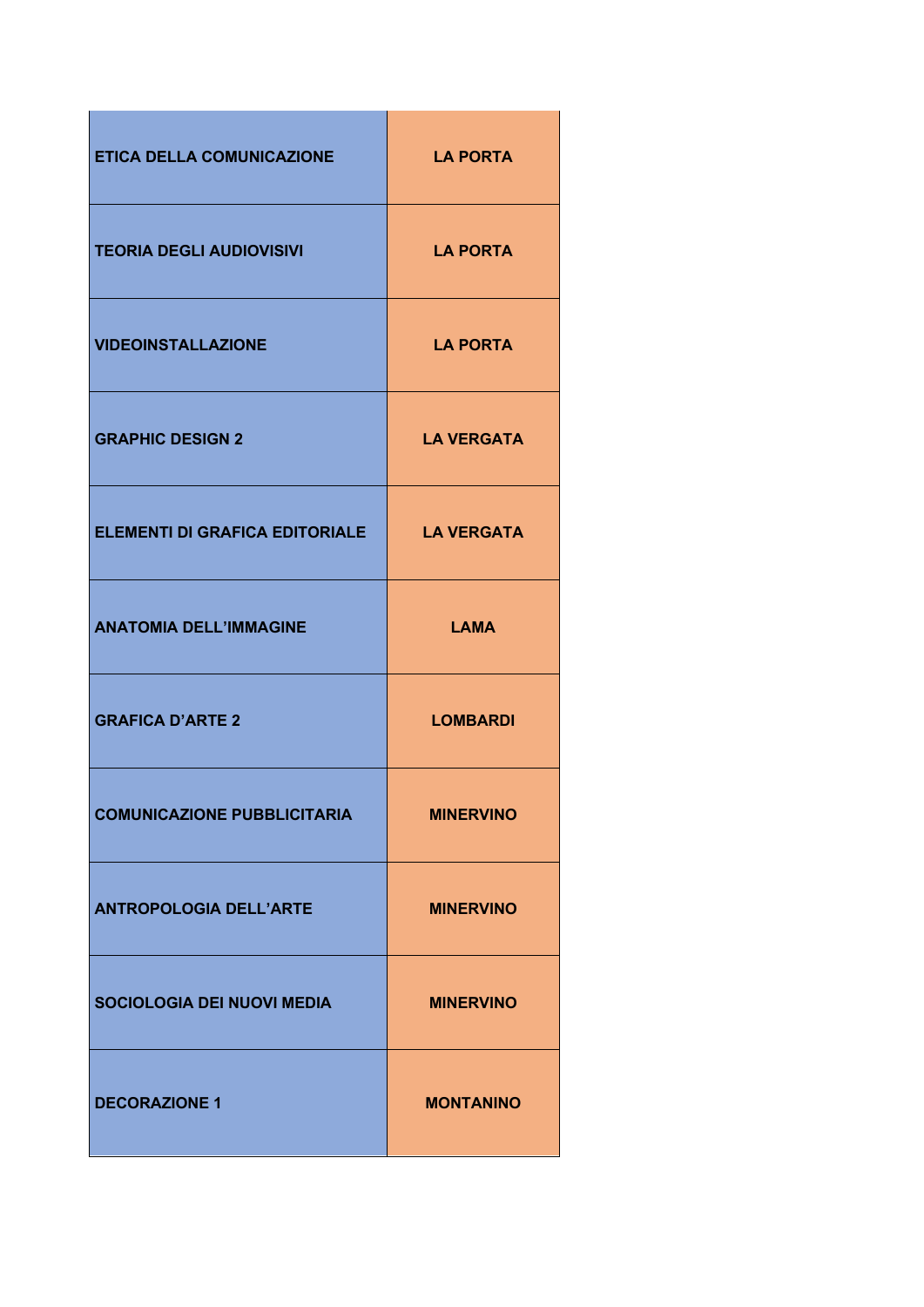| <b>TECNICHE DELLA SCULTURA</b>                                   | <b>NANIA</b>     |
|------------------------------------------------------------------|------------------|
| <b>FORMATURA, TECNOLOGIA E</b><br><b>TIPOLOGIA DEI MATERIALI</b> | <b>NANIA</b>     |
| <b>SCRITTURA CREATIVA E</b><br><b>NARRAZIONE PER IMMAGINI 1</b>  | <b>PALMERINO</b> |
| <b>SCRITTURA CREATIVA E</b><br><b>NARRAZIONE PER IMMAGINI 2</b>  | <b>PALMERINO</b> |
| <b>SISTEMI EDITORIALI PER L'ARTE</b>                             | <b>PALMERINO</b> |
| <b>TEORIA E ANALISI DEL CINEMA E</b><br><b>DELL'AUDIOVISIVO</b>  | <b>PAONESSA</b>  |
| <b>STORIA E TEORIA DEI NUOVI MEDIA</b>                           | <b>PAONESSA</b>  |
| <b>STORIA DEL CINEMA E DEL VIDEO</b><br><b>BIENNIO</b>           | <b>PAONESSA</b>  |
| <b>STORIA DELLO SPETTACOLO</b>                                   | <b>PAONESSA</b>  |
| <b>SCULTURA 2</b>                                                | <b>PINNA</b>     |
| <b>SCULTURA 1</b>                                                | <b>POLIMENI</b>  |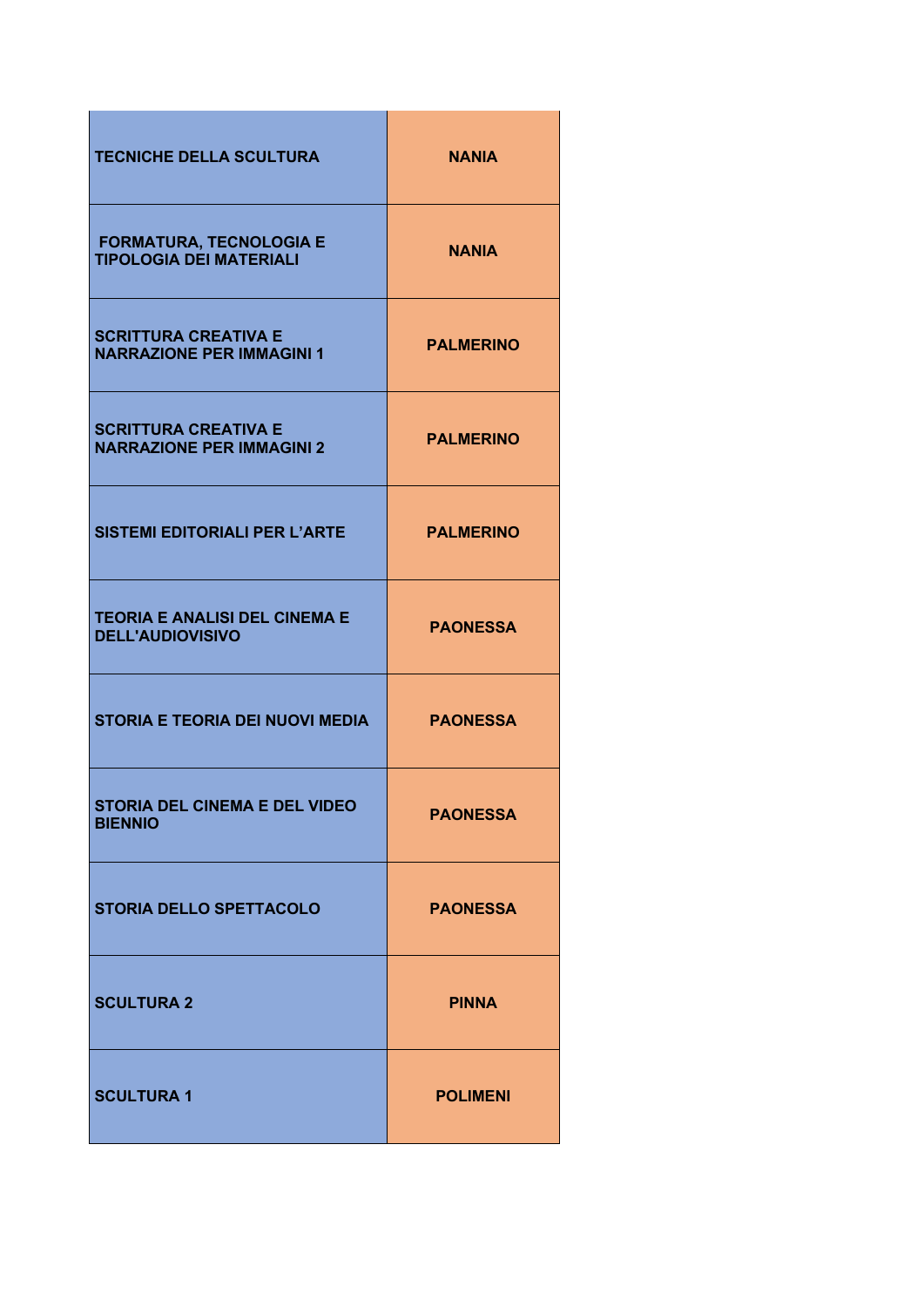| <b>ARTE DEL FUMETTO</b>                                    | <b>PULLANO</b>  |
|------------------------------------------------------------|-----------------|
| <b>COMPUTER GRAPHIC 1</b>                                  | <b>RENZULLI</b> |
| <b>COMPUTER GRAPHIC 2</b>                                  | <b>RENZULLI</b> |
| <b>ECONOMIA E MERCATO DELL'ARTE</b>                        | <b>RICCIO</b>   |
| <b>DIGITAL VIDEO</b>                                       | <b>GOLEMME</b>  |
| <b>STORIA E METODOLOGIA DELLA</b><br><b>CRITICA D'ARTE</b> | <b>RUGA</b>     |
| <b>FENOMENOLOGIA DEL CORPO</b>                             | <b>SACCA'</b>   |
| <b>SEMIOLOGIA DEL CORPO</b>                                | <b>SACCA'</b>   |
| <b>GRAFICA D'ARTE 1</b>                                    | <b>SACCO</b>    |
| <b>TECNICHE CALCOGRAFICHE</b><br><b>SPERIMENTALI</b>       | <b>SACCO</b>    |
| <b>DECORAZIONE 2</b>                                       | <b>SERGI</b>    |